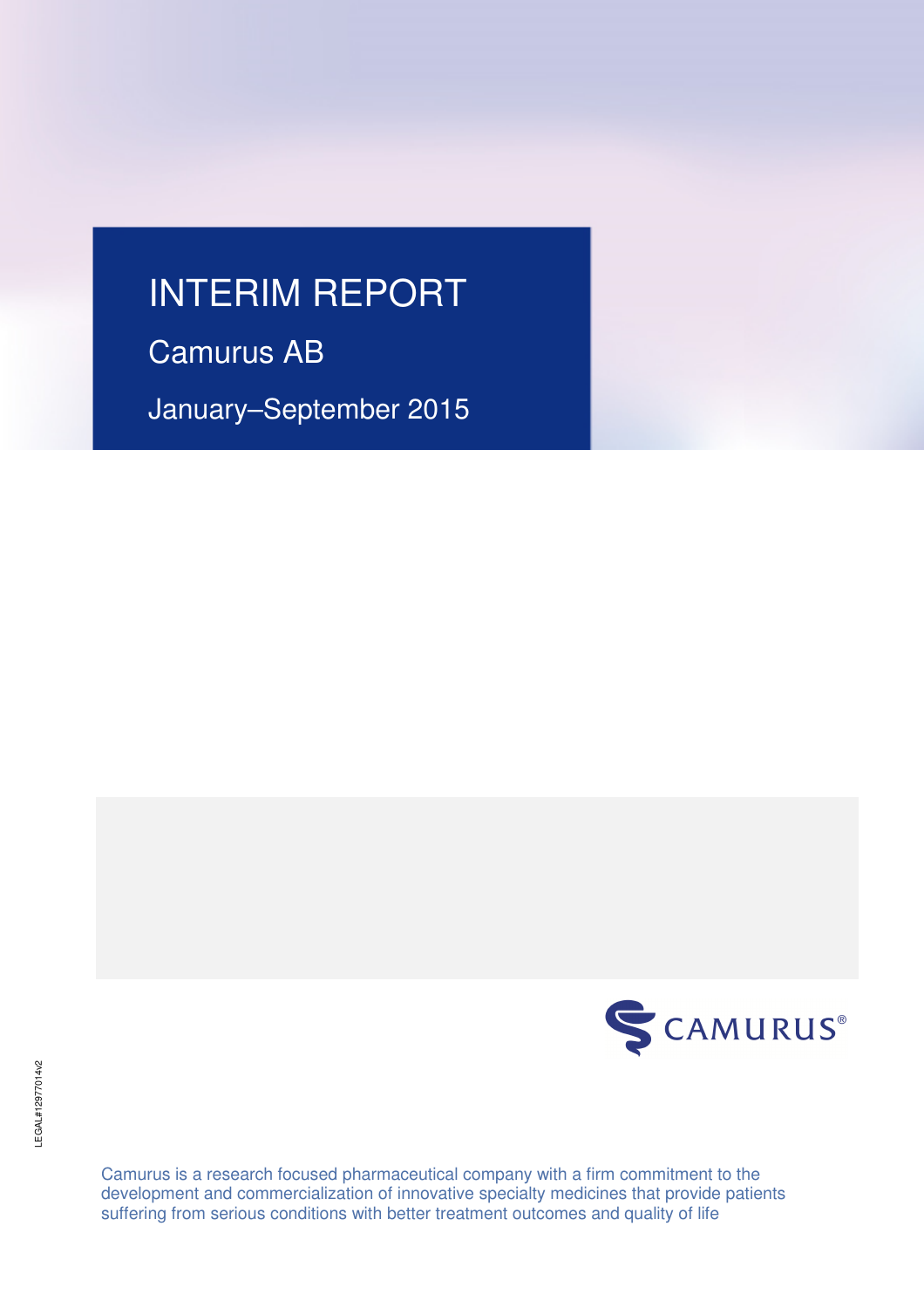# Interim report January–September 2015

# **Camurus and Braeburn Pharmaceuticals ready to start Phase III trials for CAM2038 for treatment of opioid dependence.**

### **Third quarter 2015**

- Net sales SEK 37.2 million (34.0).
- Operating profit/loss before items affecting comparability SEK -7.1 million (-1.9).
- Profit/loss after tax SEK -22.7 million (-1.6), including a charge of SEK 17.2 million (0) for a share-related bonus program.
- Earnings per share before and after dilution SEK -3.61 (-0.27).
- Cash flow from operating activities SEK -24.0 million (-24.4).
- Cash and cash equivalents SEK 112.3 million (0.0).
- A development-related milestone payment of USD 2.5 million has been reached in the collaboration with Novartis regarding CAM2029 for treatment of acromegaly and neuroendocrine tumors.
- CAM2038 has been granted Fast Track designation by the US Food and Drug Administration (FDA) for treatment of opioid dependence.
- The FDA has approved the start of two clinical trials, a Phase III and a Phase II trial, forming the basis of the registration of CAM2038 for treatment of opioid dependence.
- Clinical trial applications for a Phase III trial of CAM2038 for treatment of opioid dependence have been submitted to national agencies in the EU and Australia.
- The Board of Camurus has been strengthened with two new members: Kerstin Valinder Strinnholm and Marianne Dicander Alexandersson.
- Preparation for a possible public listing of Camurus on the Nasdaq Stockholm exchange progresses. Costs relating to this have been charged to operating earnings in the amount of SEK 5.1 million.

### **January–September 2015**

- Net sales SEK 118.5 million (63.3).
- Operating earnings before items affecting comparability SEK -25.6 million (-34.3), charged with SEK 10.9 million relating to preparation for a possible public listing of Camurus.
- Profit/loss after tax SEK -127.7 million (-26.5), including a charge of SEK 107.7 million (0) for a share based bonus program.
- Earnings per share before and after dilution, SEK -20.26 (-4.55).
- Cash flow from operating activities SEK -45.2 million (-77.2).
- A license and distribution agreement has been entered into with Solasia Pharma regarding the registration and commercialization of episil® in Japan and China.
- Two development-related milestone payments amounting to a total of USD 5.0 million have been reached in the collaboration with Novartis regarding CAM2029 for treatment of acromegaly and neuroendocrine tumors.
- Positive results have been reported from two clinical trials comparing CAM2038 (subcutaneous weekly and monthly depots of buprenorphine) against active control (Subutex<sup>®</sup>).
- An End-of-Phase II meeting has been held with the FDA regarding CAM2038 for treatment of opioid dependence.
- GMP manufacturing of CAM2038 (subcutaneous weekly and monthly depots of buprenorphine for treatment of opioid dependence) and placebos has been conducted prior to the start of Phase III trials.
- All patients have been enrolled in a Phase II trial of CAM2032 for treatment of prostate cancer.
- Two new research collaborations have been initiated with international pharmaceutical companies, in which Camurus' FluidCrystal® injection depots are being evaluated for long-term release of patent protected active ingredients.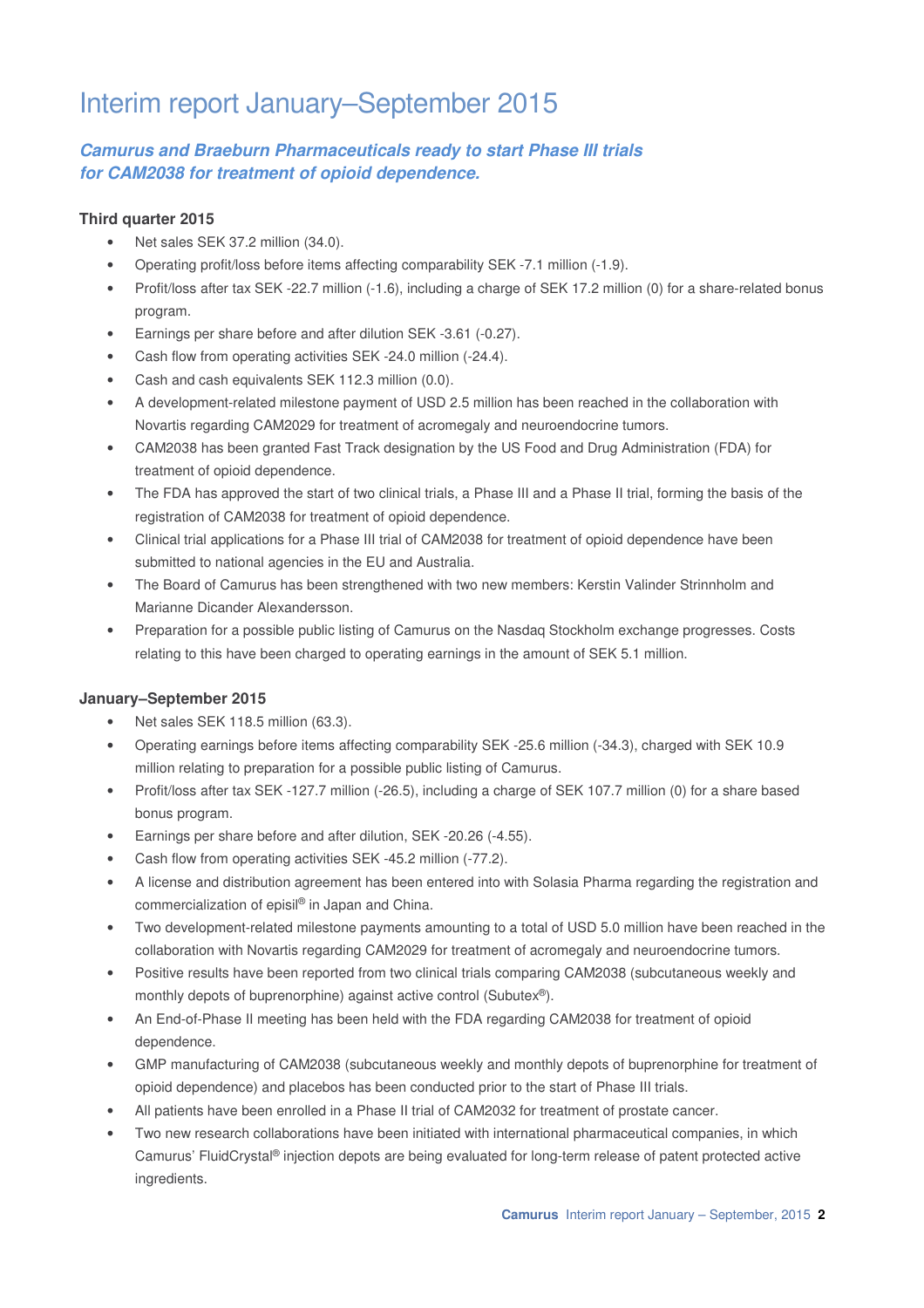| Amounts in SEK million                                     | 2015<br>July-Sep | 2014<br>July–Sep | 2015<br>Jan-Sep | 2014<br>Jan-Sep | 2014<br>Jan-Dec |
|------------------------------------------------------------|------------------|------------------|-----------------|-----------------|-----------------|
| Net sales                                                  | 37.2             | 34.0             | 118.5           | 63.3            | 208.2           |
| Operating profit/loss before items affecting comparability | $-7.1$           | $-1.9$           | $-25.6$         | $-34.3$         | 62.3            |
| Operating profit/loss                                      | $-29.1$          | $-1.9$           | $-163.7$        | $-34.3$         | 62.3            |
| Profit/loss for the period                                 | $-22.7$          | $-1.6$           | $-127.7$        | $-26.5$         | 48.3            |
| Cash flow from operating activities                        | $-24.0$          | $-24.4$          | $-45.2$         | $-77.2$         | 69.4            |
| Cash and cash equivalents                                  | 112.3            | 0.0              | 112.3           | 0.0             | 0.1             |
| Equity ratio in Group, %                                   | 49%              | 37%              | 49%             | 37%             | 59%             |
| Total assets                                               | 210.2            | 64.2             | 210.2           | 64.2            | 207.7           |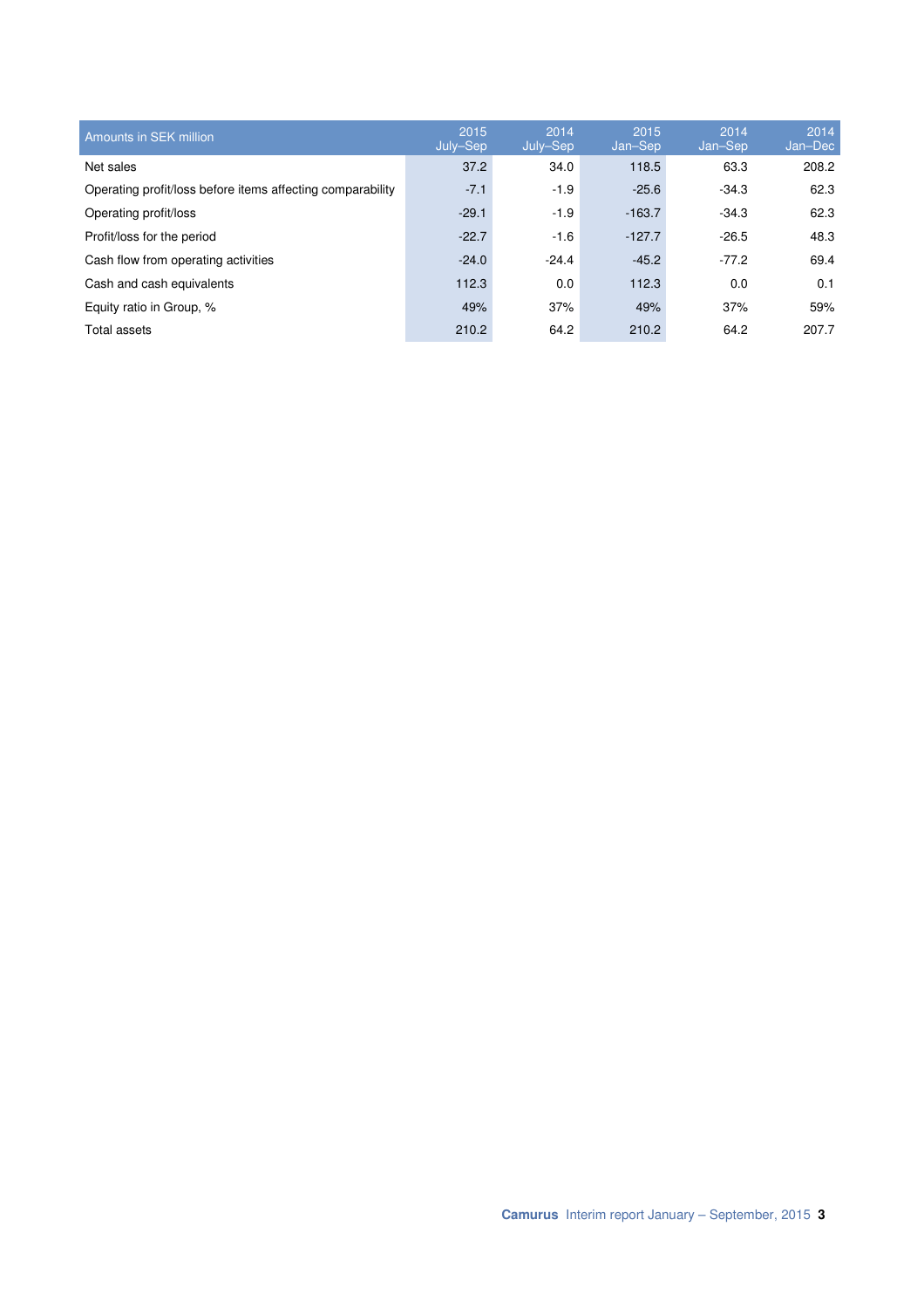# CEO statement on the third quarter

Following a period of intensive planning, preparations and dialogue with the US and European regulatory authorities, we and our partner Braeburn Pharmaceuticals are now ready to start clinical Phase III trials which will form the basis for the registration of CAM2038 (weekly and monthly products). CAM2038 has the potential to transform the treatment of opioid dependence by increasing patient compliance and relieving the burden of having to administer medication daily, while on the same time virtually eliminating the risks of diversion, abuse, misuse, and accidental pediatric exposure associated with current daily medications. Granting fast track to the CAM2038 development program demonstrates the FDA's recognition of the unmet need in this area, and may also contribute to a shorter development time to market approval.

Recruitment of patients to the Phase II and Phase III trials of CAM2038 for treatment of opioid dependence will begin in the US in the fourth quarter. Meanwhile, an additional Phase III trial of CAM2038 for treatment of opioid dependence is being started in Europe and Australia. We are also working with our partner Braeburn Pharmaceuticals on the preparations of clinical trials of CAM2038 for treatment of chronic pain.

Production preparations are under way with Novartis prior to the forthcoming start of Phase III trials of CAM2029 for treatment of acromegaly and neuroendocrine tumors (NET). Alongside this, a Phase II pilot study in two patient groups; acromegaly and NET, is being concluded. In addition, Camurus and Novartis are conducting a dose escalation Phase I trial of another drug candidate, CAM4071, a long-acting peptide (undisclosed ingredient) based on Camurus' FluidCrystal® injection depot.

A Phase II trial of CAM2032 for treatment of prostate cancer will also be finalized over the next few months. Topline results from this trial will be available at the beginning of 2016.

In addition to the activities and progress in the clinical project portfolio, preclinical evaluations of a number of new drug candidates are being completed. These include both in-house development projects and several project collaborations with international biotech and pharmaceutical companies. Camurus aims at taking one of the product candidates into clinical development during 2016.

In anticipation of a future marketing approval of CAM2038 (weekly and monthly products) in Europe, we have also recently initiated a process to develop and strengthen our commercial organization for launching CAM2038 on selected European markets. The product is deemed to have significant market potential for treatment of opioid dependence and has a concentrated and familiar target group of prescribing physicians.

In the third quarter, our net sales amounted to SEK 37.2 million (34.0), with an operating profit/loss before items affecting comparability of SEK -7.1 million (-1.9), of which SEK 5.1 million relates to costs incurred for preparations for a possible public listing of the Company. Profit/loss after tax totaled SEK -22.7 million (-1.6), of which SEK 17.2 million represents the cost of a share based bonus program, issued to the employees and Board members of Camurus

In order to realize our strategy and goals of growing and advancing the clinical portfolio and, in parallel, establishing an effective commercial organization for the marketing and sales of CAM2038 in Europe, and other complimentary products, we are now preparing the company for a public listing on the Nasdaq OMX Stockholm exchange.

We look forward to a successful fourth quarter, with considerable opportunities, including the start of our two Phase III trials for CAM2038 to treat opioid dependence together with our US partner Braeburn Pharmaceuticals.



Fredrik Tiberg Chief Executive Officer Camurus AB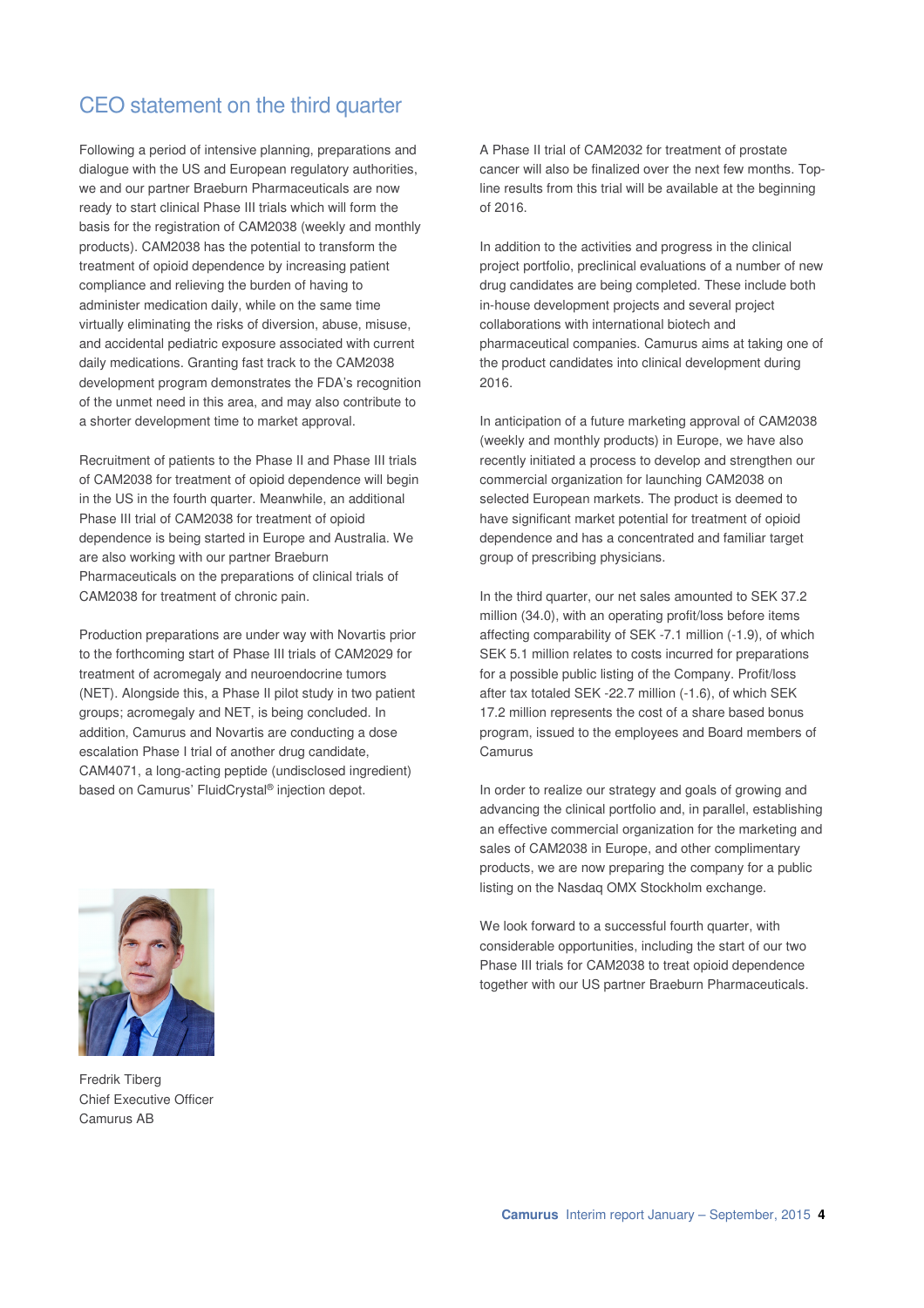# **Activities**

# **Product and development portfolio**

Camurus is a research-based pharmaceutical company with a focus on the development and commercialization of new and innovative pharmaceuticals for serious and chronic conditions, where there are clear medical needs and the potential to significantly improve treatment. The company's research portfolio contains product candidates for treatment of cancer and the side effects of cancer treatment, endocrine diseases, pain and addiction; see figure below.

By combining its proprietary drug delivery technologies (such as the FluidCrystal® Injection depot) with active

ingredients that have proven efficacy and safety profiles, the Company develops new and patented medicines with improved properties and treatment outcomes. These are developed with significantly lower cost and risk, compared with the development of completely new medicines. Camurus has also developed and launched a medical device with the name episil® on markets in the EU, US and Middle East, where sales are conducted both through Camurus and its partners.

To follow is a summary and status update for Camurus' development projects.



Figure 1. Camurus' product development portfolio, third quarter 2015

# **CAM2029 – acromegaly and neuroendocrine tumors (NET)**

CAM2029 is a subcutaneous depot of octreotide, which is being developed for treatment of patients with acromegaly or neuroendocrine tumors (NET). CAM2029 is being developed by Novartis, as a new treatment alternative to the current market-leading product Sandostatin® LAR®, which achieved global sales of USD 1.65 billion in 2014<sup>1</sup>. CAM2029 is provided ready-for-use in prefilled syringe and is administered as a simple subcutaneous injection,

whereas Sandostatin® LAR® has to be prepared from powder in a process consisting of six stages, and then administered by a healthcare professional via an intramuscular injection.

In clinical trials, CAM2029 has demonstrated around 500 percent higher bioavailability of octreotide compared with Sandostatin® LAR®, which may potentially result in an

l

<sup>1</sup> Source: Medtrack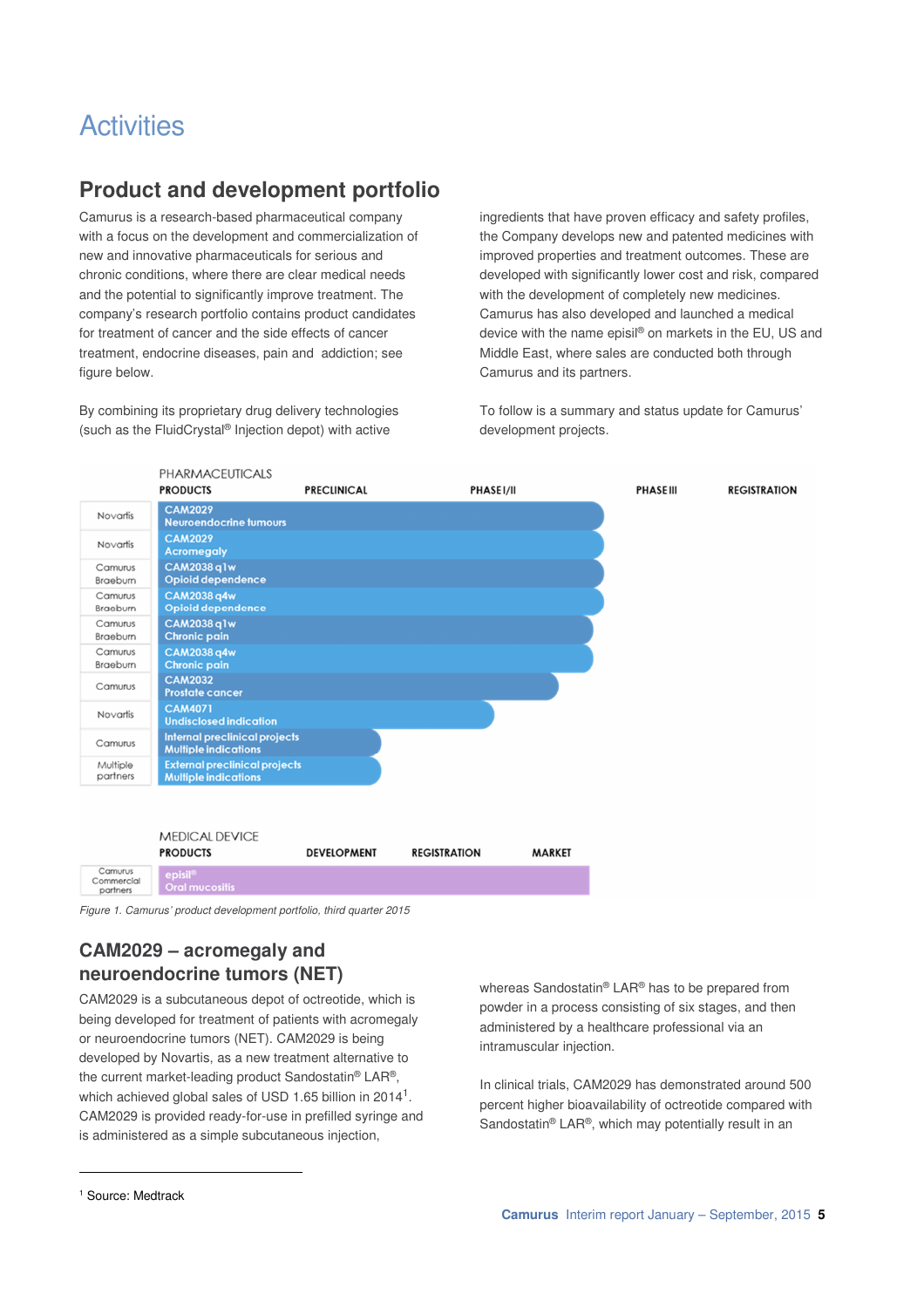improved treatment effect for patients who do not respond satisfactorily to current treatment alternatives.

#### **Status Q3**

Preparations prior to planned Phase III trials are continuing, while a Phase II pilot study on patients with acromegaly and NET is nearing conclusion.

# **CAM2038 – opioid dependence**

CAM2038 includes subcutaneous weekly and monthly depots of buprenorphine, which is being developed by Camurus and its partner Braeburn Pharmaceuticals for treatment of opioid dependence in the form of, for example, painkillers or heroin.

The products are being developed to address a number of shortcomings in currently available medicines, including inadequate patient compliance with frequent relapses, and an extensive diversion, misuse and abuse of current daily buprenorphine medications. To date, CAM2038 has been examined in three clinical studies involving a total 188 individuals, 176 of whom have received doses of CAM2038. In all the studies, the products have displayed a good safety profile, including local tolerance, as well as desirable pharmacokinetic and pharmaco dynamic profiles suitable for weekly and monthly dosing, respectively.

#### **Status Q3**

CAM2038 has been granted Fast Track designation by the FDA. Fast Track status is assigned to drug candidates that are deemed by the FDA to be capable of satisfying a significant medical need in the treatment of serious or lifethreatening conditions. The FDA has also approved the start of two clinical trials of CAM2038 that will form the basis for the new drug application (NDA); a Phase III efficacy trial and a supporting Phase II trial, which will examine the opioid blocking efficacy of CAM2038. Clinical trial applications for an additional Phase III trial have been submitted to national agencies in Europe and Australia.

### **CAM2038 – chronic pain**

In addition to treatment of opioid dependence, CAM2038, weekly and monthly depots, is also being developed for treatment of chronic pain. CAM2038 offers rapid onset, dose-proportional, prolonged exposure to buprenorphine, while avoiding the risks of respiratory depression and fatal overdoses associated with full mu-opioid agonists such as morphine, oxycodone and fentanyl. The properties of CAM2038 conform well to the guidelines and recommendations for treatments of chronic pain, i.e. a combination of stable efficacious plasma levels with a reduced risk of misuse, abuse and illicit diversion.

#### **Status Q3**

Camurus and Braeburn Pharmaceuticals are currently preparing start registration supportive trials of CAM2038 for treatment of chronic pain.

## **CAM2032 – prostate cancer**

CAM2032 is a new subcutaneous depot product that is being developed by Camurus for treatment of prostate cancer. Other possible indications include premature sexual maturation and endometriosis. The product is based on the active ingredient leuprolide, which belongs to the class of gonadotropin releasing hormones, with global sales of around USD 4 billion in 2014<sup>2</sup>. CAM2032 is, as the first product in its class, being developed for easy subcutaneous injection, also by patients themselves, in the form of a small volume injections with a duration of one month.

#### **Status Q3**

CAM2032 is being evaluated in patients with advanced prostate cancer in a repeat dose Phase II trial, which also includes the marketed product Eligard® as active control. All patients have been included in the trial and treatment of patients where the last patient will be completing the trial in November 2015. The topline study results from this study are expected to be available in the beginning of 2016.

# **Pre-clinical drug candidates**

Camurus has several projects in the pre-clinical phase, during which physical, chemical and pharmacological properties are optimized, while toxicological and preclinical safety studies are carried out in parallel with initial market evaluations. Combining proven active ingredients with Camurus' unique formulation platform FluidCrystal<sup>®</sup> enables the development of new patent protected drugs with improved properties and treatment outcomes for market launch in a shorter period of time, and with a reduced risk compared with traditional drug development.

### **Status Q3**

Four drug candidates targeted at different indications, including inflammation and pain, are currently being evaluated in various pre-clinical studies and market analyses. Camurus aims to take one of these candidates into clinical development during 2016.

# **Pre-clinical project collaborations**

Camurus is also pursuing collaborative work with various pharmaceutical companies regarding the development of new product candidates based on Camurus' formulation technology and the partner company's patented active

l

<sup>&</sup>lt;sup>2</sup> Source: Medtrack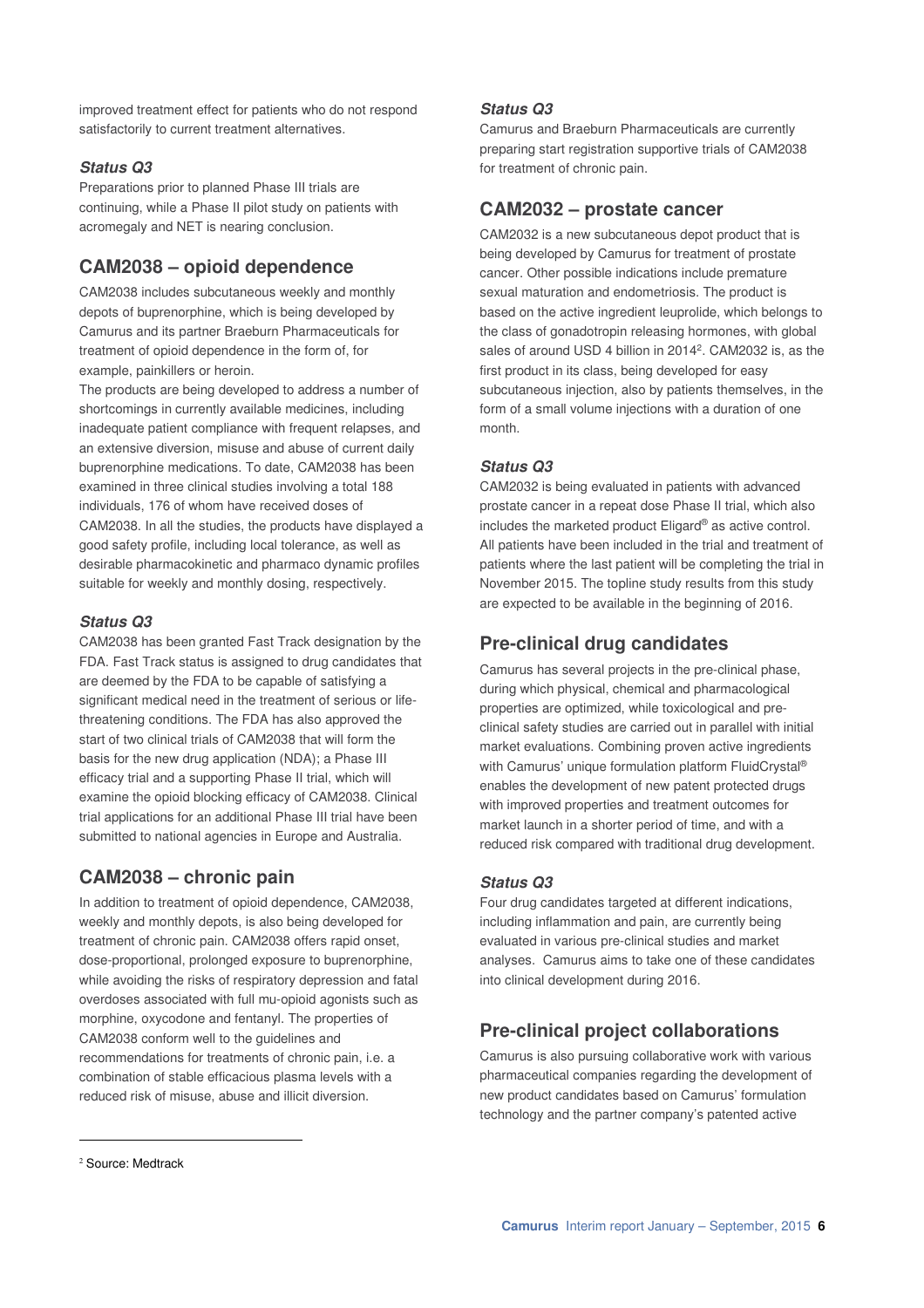ingredient. These collaborations often involve formulation various pharmacological properties with respect to predetermined technical and market-related product objectives. The project period for these formulation and evaluation projects, or feasibility studies, is usually around 6–12 months. Following evaluation, product development may continue under a license agreement, with opportunities for future development- and sales-related milestone and royalty payments.

#### **Status Q3**

A number of collaboration projects, based on Camurus' FluidCrystal® formulation technologies are also under early development with different pharmaceutical companies, targeting cancer, obesity, diabetes and viral infection indications.

# **Medical devices – episil®**

episil® is a medical device that is used to treat inflammatory and painful conditions in the oral cavity. The product provides effective pain relief and works by spreading and adhering to the oral mucosa as a thin bioadhesive film, which acts as a long-acting protective barrier that reduces pain and protection of sore and inflamed mucosal surfaces, such as caused by oral mucositis, a common and serious side effect of cancer treatment, episil<sup>®</sup> transforms into a protective layer of gel in contact with the buccal membrane, offering effective local pain relief for up to 8 hours.

#### **Status Q3**

\_\_\_\_\_\_\_\_\_\_\_\_\_\_\_\_\_\_\_\_\_\_\_\_\_\_\_\_\_\_\_\_\_\_\_\_\_\_\_\_\_\_\_\_\_\_\_\_\_\_\_\_\_\_\_\_\_\_\_\_\_\_\_\_\_\_\_\_\_\_\_\_\_\_\_\_\_\_\_\_\_\_\_\_\_\_\_\_\_\_\_\_\_\_\_\_

Camurus' partner Solasia Pharma has initiated work on registering episil® in China and Japan. Camurus has also begun marketing episil® in Germany, where a new 3 ml product was recently been launched.

# Financial information **Sales and earnings**

### **Revenue**

The total revenues in the third quarter amounted to SEK 37.2 million (34.0), an increase of SEK 3.2 million compared with the year-earlier period. The increase is largely attributable to a development-related milestone payment of USD 2.5 million from Novartis, as well as payments for execution of R&D activities relating to clinical trials.

# **Expenses and earnings Marketing, business development and sales costs**

Marketing, business development and sales costs in the third quarter amounted to SEK 5.3 million (2.8). The increase is to SEK 1.5 million due to a retroactive reallocation of costs, mainly between administrative expenses and marketing, business development and sales costs. The remaining increase is attributable to costs incurred for contracted sales representatives for episil® on Camurus' own markets.

### **Administrative expenses**

Administrative expenses in the third quarter totaled SEK 0.9 million (5.9). The decrease is mainly explained by a retroactive reallocation of expenses between administrative expenses, marketing and sales costs and research and development costs. Without this reallocation, expenses for the period would have amounted to

SEK 11.3 million and the increase relates to higher personnel costs and the ongoing process of preparing the company for a public listing.

# **Research and development costs**

Research and development costs in the third quarter 2015 amounted to SEK 38.3 million (25.7) and include depreciation/amortization of tangible and intangible assets. The increase is primarily attributable to a retroactive reallocation between administrative expenses and research and development costs. Prior to the reallocation, costs for the period totaled SEK 29.4 million and the increase is primarily explained by high activity and increased costs for clinical trials.

# **Other operating income and expenses**

Other operating income and expenses mainly consists of exchange gains attributable to operational activities. In the third quarter 2015, exchange gains amounted to SEK 0.3 million (-1.6) and have occurred as a result of the fluctuations in the Swedish krona against the euro and the US dollar.

# **Items affecting comparability**

Since January 2013, Camurus has had a long-term sharebased incentive program, whereby employees and Board members of Camurus, in the event of a public listing of the company's share, receive shares in the company on the listing date.

At each balance sheet date, Camurus assesses the likelihood of the service and performance conditions being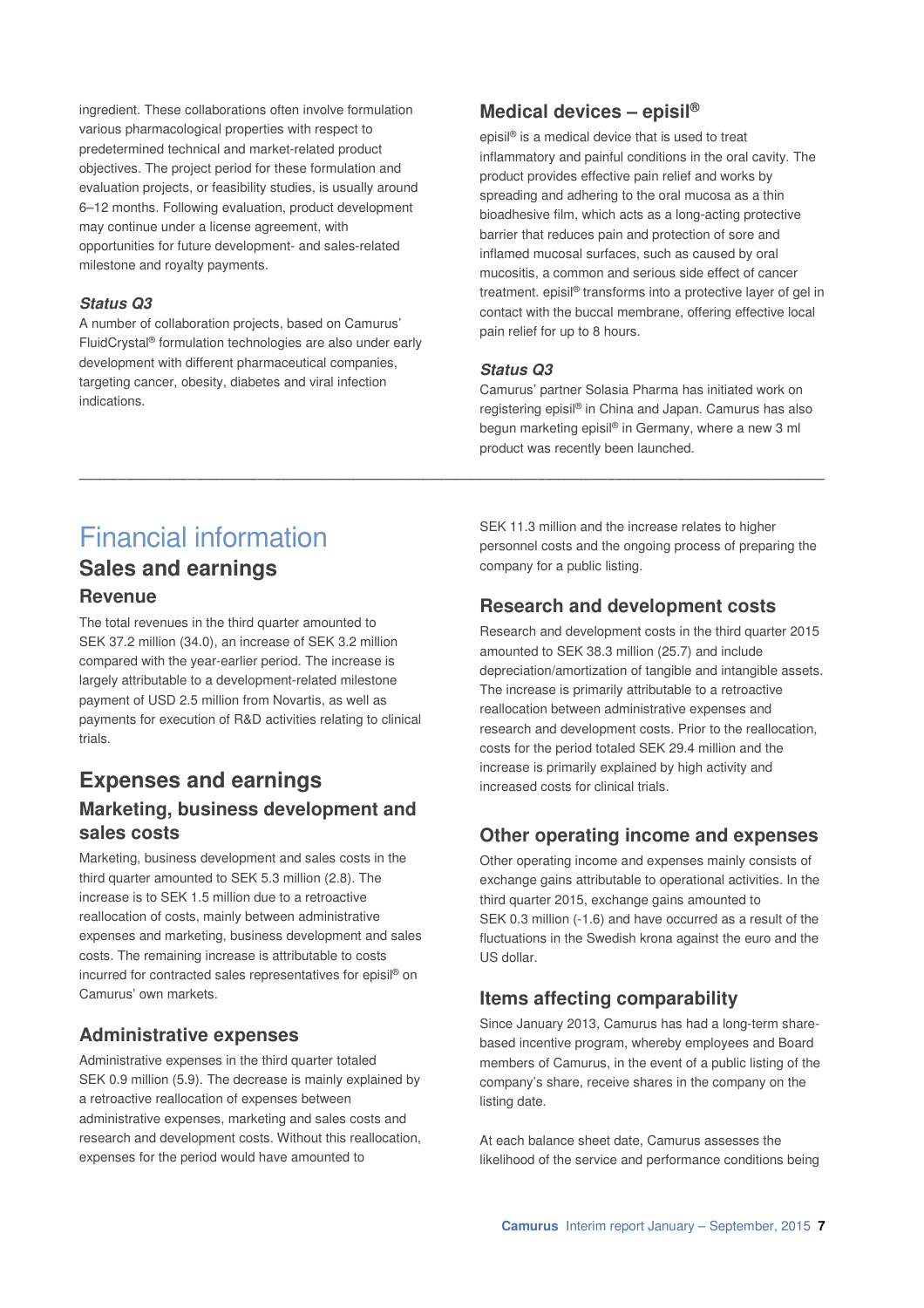fulfilled in the share bonus program. On 30 June, 2015, Camurus deemed for the first time that an exit event through a public listing was likely. Since the bonus program was allocated to the employees and Board members in a previous accounting period, and is therefore already earned to a certain extent, the result after tax was charged with a cost of SEK 90.5 million on 30 June, 2015. In the third quarter, the result after tax was charged with an additional SEK 17.2 million

In order to compensate for the social security costs arising net after tax, the company and the principal shareholder Sandberg Development have entered into an agreement (conditional upon a public listing), in which the principal shareholder undertakes to subscribe to newly issued shares in Camurus at total issue proceeds corresponding to 78% of these costs, calculated based on the median of the price range in the offering in connection with the public listing. It is not yet possible to establish the exact number of shares that will be issued.

Since the total cost of the share bonus program is of an unusual nature, non-recurring, and significant in terms of the amount, the item will be recognized as an item affecting comparability in this and future financial reports.

# **Depreciation/amortization**

Depreciation and amortization for the third quarter of 2015 amounted to SEK 0.9 million (0.3). The difference compared to the previous year relates to that depreciation/amortization of internally generated intangible assets was initiated in the first quarter of 2015.

### **Net financial items**

Net financial items for the period July–September 2015 amounted to SEK 0.0 million (0.1).

# **Profit/loss after tax for the period**

The result after tax for the period totaled SEK -22.7 million (-1.6), which corresponds to earnings per share of SEK -3.61 (-0.27) before dilution and SEK -3.61 (-0.27) after dilution. Tax for the quarter totaled SEK 6.4 million (0.4) and the difference is mainly attributable to deferred tax for the SEK 22.1 million that was recognized as an expense for the long-term incentive program.

# **Financial position**

Cash and cash equivalents at 30 September, 2015, totaled SEK 112.3 million (0.0). No loans had been raised as at 30 September, 2015, and none have been raised since.

Cash flow from operating activities in the third quarter was SEK -24.0 million (-24.4), primarily due to an increase in the working capital requirement.

Cash flow from investing activities amounted to SEK 0.0 million (12.8) in the third quarter, which is a decline of SEK 12.8 million attributable to the company being released from the principal shareholder's intercompany account for cash handling. Cash flow for the period from investing activities relates to acquisitions of tangible assets totaling SEK 0.4 million and payment of a long-term receivable of SEK 0.4 million from the principal shareholder.

Group equity at 30 September, 2015, totaled SEK 103.1 million (23.5). The difference compared to the year-earlier period is mainly related to a greater portion of earnings for 2014 being generated in the fourth quarter, along with that warrants were exercised in the month of December.

# **The Camurus share**

At the end of the quarter, the total number of shares in the company amounted to 6,302,140 (5,835,310).

### **Acquisitions**

No acquisitions or divestments were made during the third quarter.

# **Other disclosures Personnel**

At the end of the period, Camurus had 48 (39) employees, of whom 35 (28) were within research and development. The average number of employees during the quarter was 49 (37).

# **Significant risks and uncertainties**

The company management makes estimates and assumptions about the future. Such estimates can deviate considerably from the actual outcome, since they are based on various assumptions and experiences. The estimates and assumptions that may lead to the risk of significant adjustments to reported amounts for assets and liabilities relate mainly to measurement and allocation of revenues and costs in connection with licensing agreements.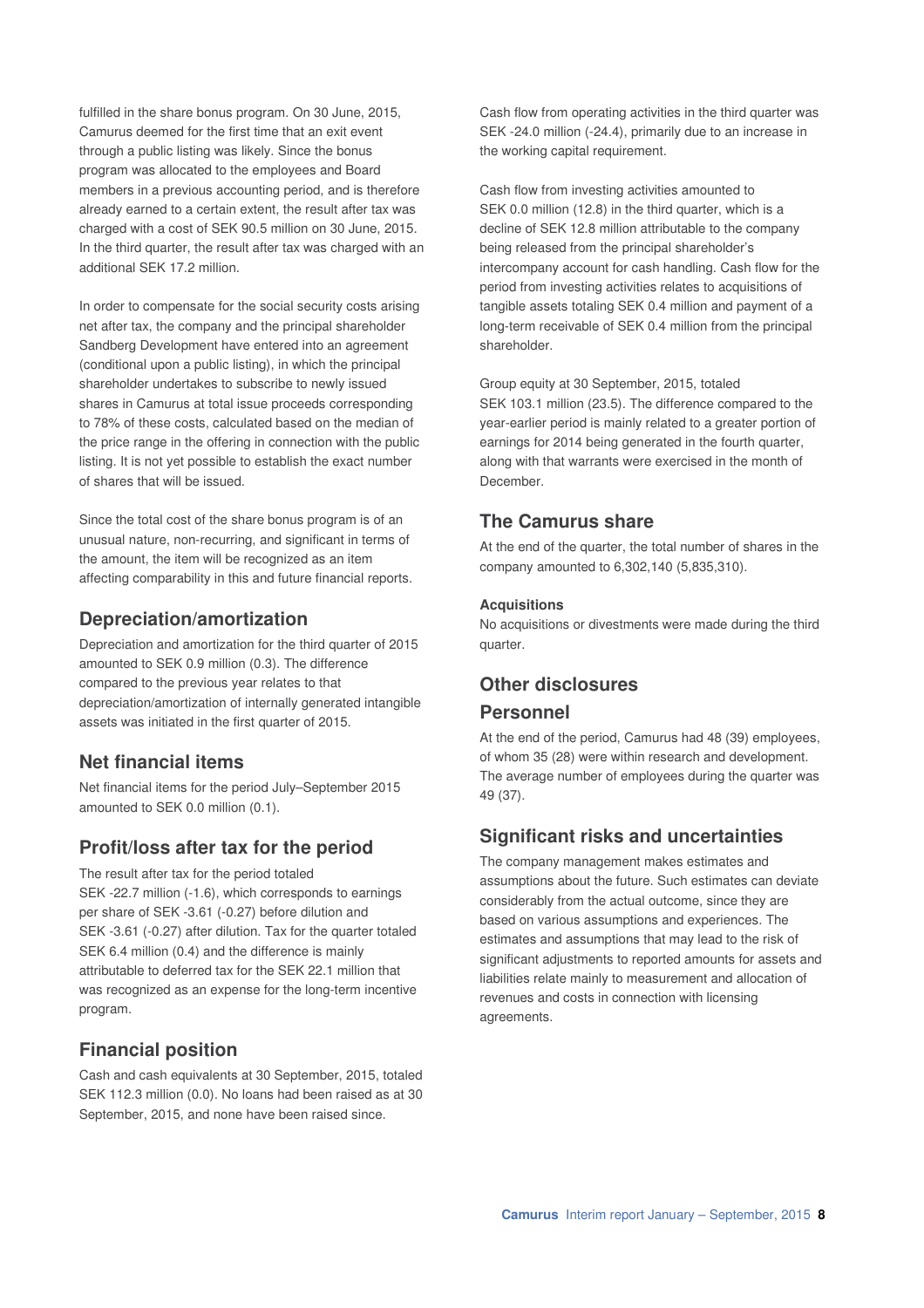Risks in ongoing development projects comprise technical and manufacturing-related risks (including products failing to meet set specifications post manufacturing), safety and effect-related risks that can arise in clinical trials, regulatory risks relating to applications for approval of clinical trials and market approval, commercial risks relating to the sale of proprietary and competing products and their development on the market, as well as IP risks relating to approval of patent applications and patent protection. In addition, there are risks relating to the development, strategy and management decisions of Camurus' partners.

Camurus pursues operations and its business on the international market and the company is therefore exposed to currency risks, since revenues and costs arise in different currencies, mainly SEK, EUR and USD.

# **Events after the reporting period**

Except for the Company's decision to amend its articles of association entailing that the Company has become a public company and the inclusion of a CSD provision, and from the company has decided on a 4:1 share split, no significant changes have occurred to Camurus' financial position or its market position since 30 September, 2015

### **Parent company**

#### **Net sales and earnings development**

Net sales for the third quarter 2015 totaled SEK 37.2 million (33.9) and operating result before items affecting comparability amounted to SEK -28.6 million (-2.1), while result after tax was SEK -22.3 million (-1.7).

Parent company equity at 30 September, 2015, totaled SEK 72.9 million (6.5). The difference compared to the year-earlier period is mainly attributable to a greater portion of earnings for 2014 being generated in the fourth quarter, along with that warrants were exercised in the month of December.

Total assets at the end of the period amounted to SEK 197.5 million (46.4), and cash and cash equivalents totaled SEK 112.3 million (0.0).

### **Upcoming reporting dates**

The year-end report and interim report for the fourth quarter 2015 will be published on 17 February 2016.

The annual report for 2015 will be published during the third week of March 2016.

# **Further information**

For further information, please contact: Fredrik Tiberg, Chief Executive Officer Tel: +46 46 286 46 92, e-mail: *ir@camurus.com.* 

Lund, 22 October, 2015

Camurus AB

**Board of Directors**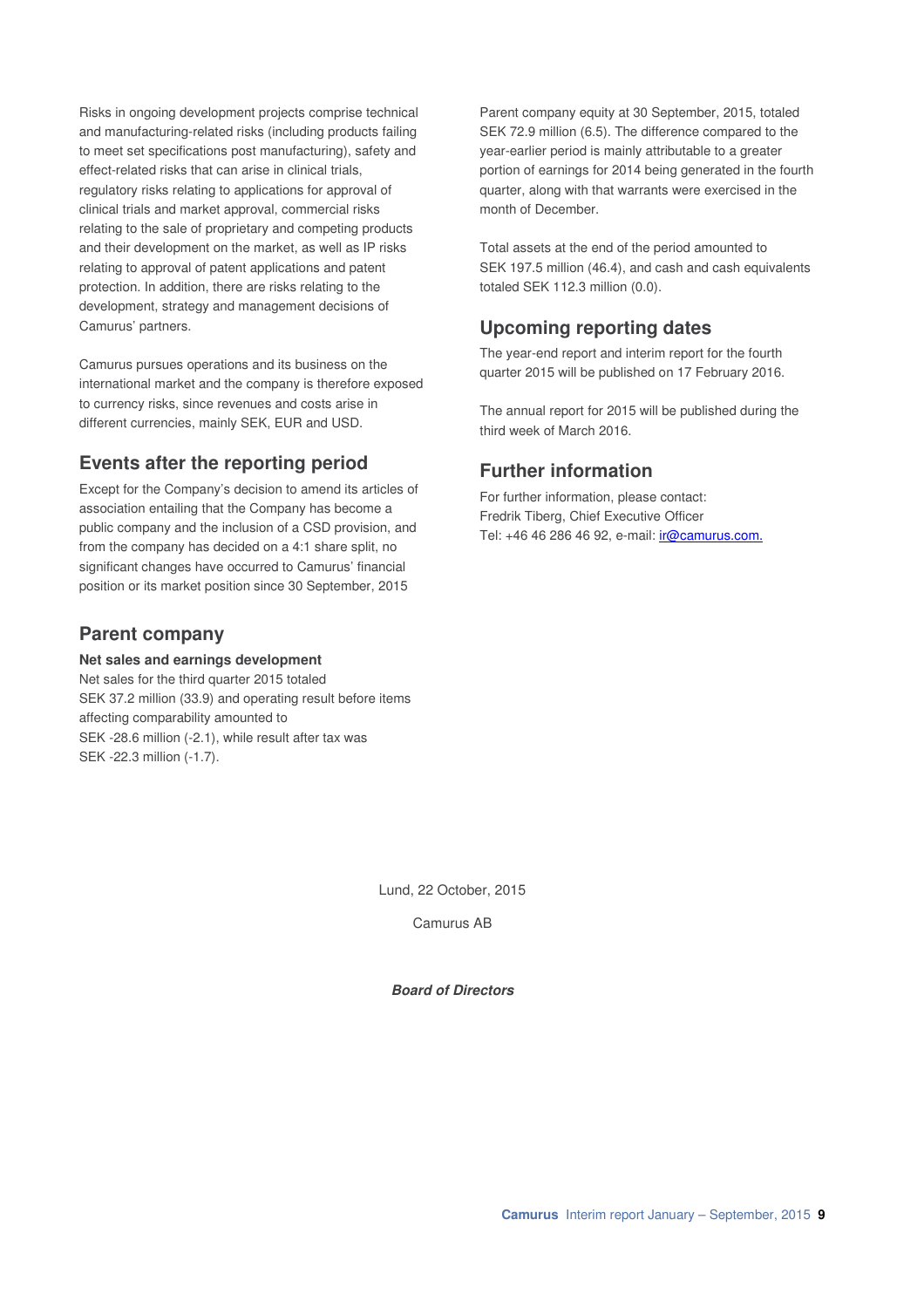# **Consolidated statement of comprehensive income**

| <b>SEK thousand</b>                                        | <b>Note</b>    | 2015      | 2014           | 2015       | 2014      | 2014       |
|------------------------------------------------------------|----------------|-----------|----------------|------------|-----------|------------|
|                                                            |                | July-Sep  | July-Sep       | Jan-Sep    | Jan-Sep   | Jan-Dec    |
|                                                            |                |           |                |            |           |            |
| Net sales                                                  | 3              | 37,232    | 33,992         | 118,459    | 63,330    | 208,207    |
| Cost of goods sold                                         |                | $-131$    | 88             | $-132$     | $-523$    | $-656$     |
| <b>Gross profit</b>                                        |                | 37,101    | 34,080         | 118,327    | 62,807    | 207,551    |
|                                                            |                |           |                |            |           |            |
| Marketing and distribution costs                           |                | $-5,255$  | $-2,847$       | $-12,425$  | $-6,555$  | $-11,402$  |
| Administrative expenses                                    |                | $-925$    | $-5,891$       | $-18,712$  | $-15,996$ | $-22,165$  |
| Research and development costs                             |                | $-38,263$ | $-25,722$      | $-111,940$ | $-73,062$ | $-114,146$ |
| Other operating income                                     |                | 267       | 10             | 41         | 86        | 2,481      |
| Other operating expenses                                   |                |           | $-1,567$       | $-904$     | $-1,567$  |            |
| Operating profit/loss before items affecting comparability | $\overline{7}$ | $-7,074$  | $-1,937$       | $-25,613$  | $-34,287$ | 62,319     |
| Items affecting comparability                              | $\overline{7}$ | $-22,075$ | $\blacksquare$ | $-138,075$ |           |            |
| <b>Operating profit/loss</b>                               | 6              | $-29,149$ | $-1,937$       | $-163,688$ | $-34,287$ | 62,319     |
| Finance income                                             |                | 1         | 4              |            | 393       | 394        |
| Finance expenses                                           |                | $-4$      | $-59$          | $-21$      | $-108$    | $-170$     |
| <b>Net financial items</b>                                 |                | $-3$      | $-55$          | $-20$      | 285       | 224        |
| Profit/loss before tax                                     |                | $-29,152$ | $-1,992$       | $-163,708$ | $-34,002$ | 62,543     |
| Income tax                                                 | 9              | 6,414     | 438            | 36,016     | 7,480     | $-14,197$  |
| Profit/loss for the period                                 |                | $-22,739$ | $-1,554$       | $-127,692$ | $-26,522$ | 48,346     |

Total comprehensive income is the same as profit/loss for the period, as the consolidated group contains no items that are recognized under other comprehensive income.

Total comprehensive income is attributable to parent company shareholders.

# **Earnings per share based on earnings attributable to parent company shareholders for the period (in SEK per share)**

| <b>Key figures</b>                      | 2015<br>$July - Sep$ | 2014<br>July-Sep | 2015<br>Jan-Sep | 2014<br>Jan-Sep | 2014<br>Jan-Dec |
|-----------------------------------------|----------------------|------------------|-----------------|-----------------|-----------------|
| Earnings per share before dilution, SEK | $-3.61$              | $-0.27$          | $-20.26$        | $-4.55$         | 8.24            |
| Earnings per share after dilution, SEK  | $-3.61$              | $-0.27$          | $-20.26$        | $-4.55$         | 7.67            |

Since 2013, Camurus has had a long-term share-based incentive program aimed at employees and Board members. At each balance sheet date, Camurus assesses the likelihood of conditions in the program being fulfilled. On 30 September, 2015, it was deemed that an exit event through a public listing was likely. Since the bonus program was allocated to the employees during a previous accounting period, and can be regarded as being earned to some extent, a retroactive cost has been charged to earnings in June and in addition a further SEK 22.1 million has been charged to earnings before tax in the third quarter. The total cost of the program charged to earnings at 30 September, 2015, amounts to SEK 138.1 million before tax, with a corresponding increase in equity of SEK 107.3 million and a social security liability of SEK 30.8 million. For further information, see Note 7. During the January–September period, earnings per share have been impacted by the share bonus program by a corresponding SEK -17.09 per share before dilution and SEK -17.09 after dilution respectively.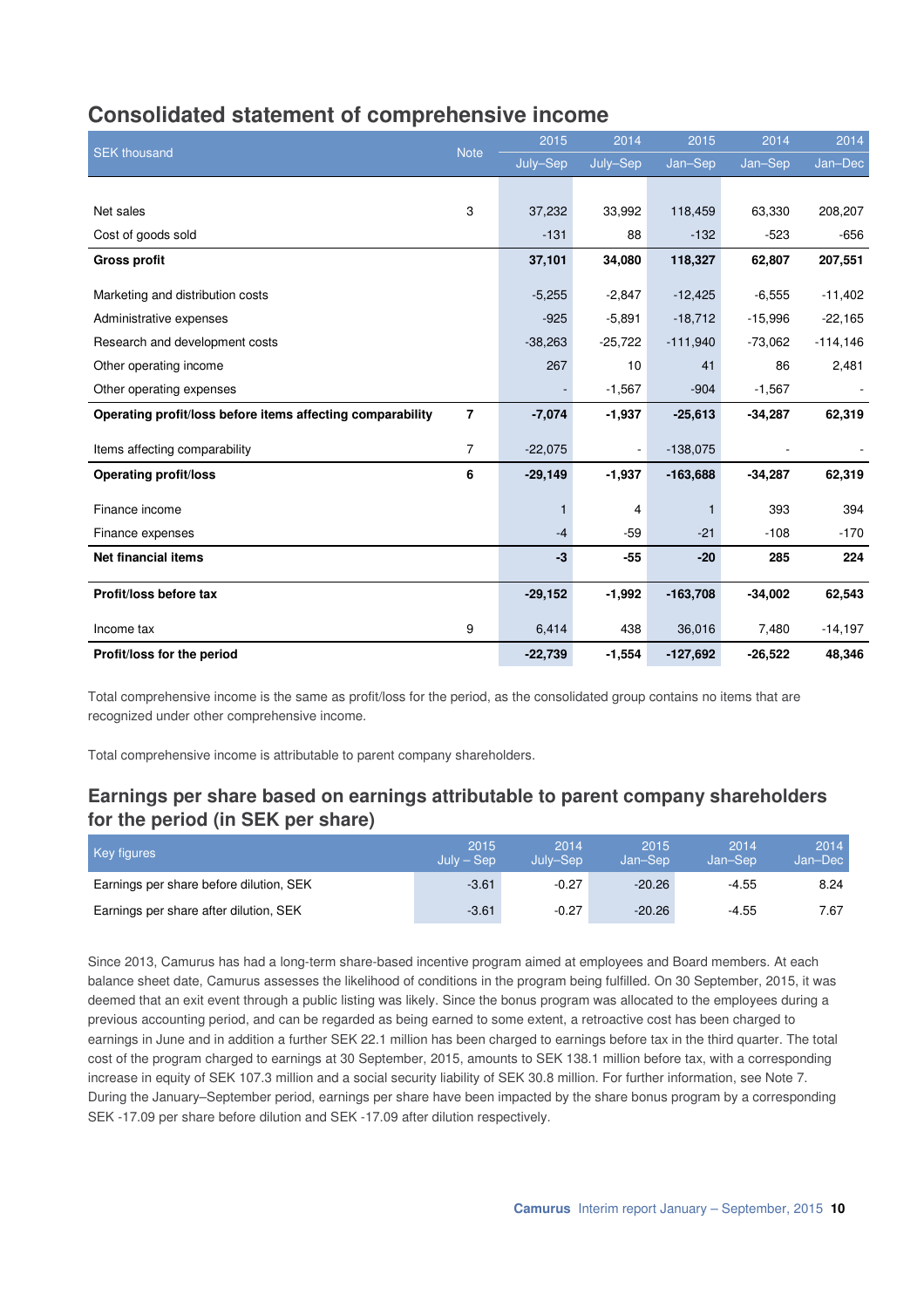# **Consolidated balance sheet**

| <b>SEK</b> thousand                 | <b>Note</b> | 30 Sep 2015 | 30 Sep 2014 | 31 Dec 2014 |
|-------------------------------------|-------------|-------------|-------------|-------------|
| <b>ASSETS</b>                       |             |             |             |             |
| <b>Fixed assets</b>                 |             |             |             |             |
| Intangible assets                   |             |             |             |             |
| Capitalized development expenditure |             | 21,344      | 21,902      | 22,551      |
| <b>Tangible assets</b>              |             |             |             |             |
| Equipment                           |             | 6,566       | 6,035       | 7,119       |
| <b>Financial assets</b>             |             |             |             |             |
| Other long-term receivables         |             |             | 406         | 406         |
| Deferred tax receivables            | 9           | 27,936      | 3,247       |             |
| <b>Total fixed assets</b>           |             | 55,846      | 31,590      | 30,076      |
| <b>Current assets</b>               |             |             |             |             |
| <b>Inventories</b>                  |             |             |             |             |
| Finished goods and goods for resale |             | 2,570       | 3,126       | 702         |
| <b>Current receivables</b>          |             |             |             |             |
| Receivables from Group companies    |             |             |             | 157,908     |
| Trade receivables                   |             | 27,792      | 25,199      | 6,118       |
| Other receivables                   |             | 2,149       | 2,636       | 1,883       |
| Prepayments and accrued income      |             | 9,516       | 1,599       | 10,925      |
| Cash and cash equivalents           |             | 112,347     | 49          | 56          |
| <b>Total current assets</b>         | 5           | 154,374     | 32,609      | 177,592     |
| <b>TOTAL ASSETS</b>                 |             | 210,220     | 64,199      | 207,668     |

| <b>SEK thousand</b>                                     | <b>Note</b> | 30 Sep 2015    | 30 Sep 2014 | 31 Dec 2014 |
|---------------------------------------------------------|-------------|----------------|-------------|-------------|
| <b>EQUITY</b>                                           |             |                |             |             |
| Equity attributable to parent company shareholders      |             |                |             |             |
| Share capital                                           |             | 630            | 583         | 630         |
| Other contributed capital                               |             | 58,634         | 33,617      | 58,634      |
| Retained earnings, including profit/loss for the period |             | 43,801         | $-10,675$   | 64,193      |
| <b>Total equity</b>                                     | 4           | 103,065        | 23,525      | 123,457     |
| <b>LIABILITIES</b>                                      |             |                |             |             |
| <b>Long-term liabilities</b>                            |             |                |             |             |
| Deferred tax liability                                  |             |                | ٠           | 8,079       |
| <b>Total long-term liabilities</b>                      |             |                |             | 8,079       |
| <b>Short-term liabilities</b>                           |             |                |             |             |
| Liabilities to Group companies                          |             | $\overline{2}$ | 12,712      | 1,697       |
| Trade payables                                          |             | 14,177         | 5,785       | 9,938       |
| Deferred tax liability                                  | 9           | 458            | 344         | 458         |
| Income taxes                                            |             | 8,936          |             | 9,600       |
| Other liabilities                                       |             | 1,292          | 1,595       | 1,287       |
| Accrued expenses and deferred income                    |             | 82,290         | 20,237      | 53,152      |
| <b>Total short-term liabilities</b>                     | 5           | 107,155        | 40,673      | 76,132      |
| <b>TOTAL EQUITY AND LIABILITIES</b>                     |             | 210,220        | 64,199      | 207,668     |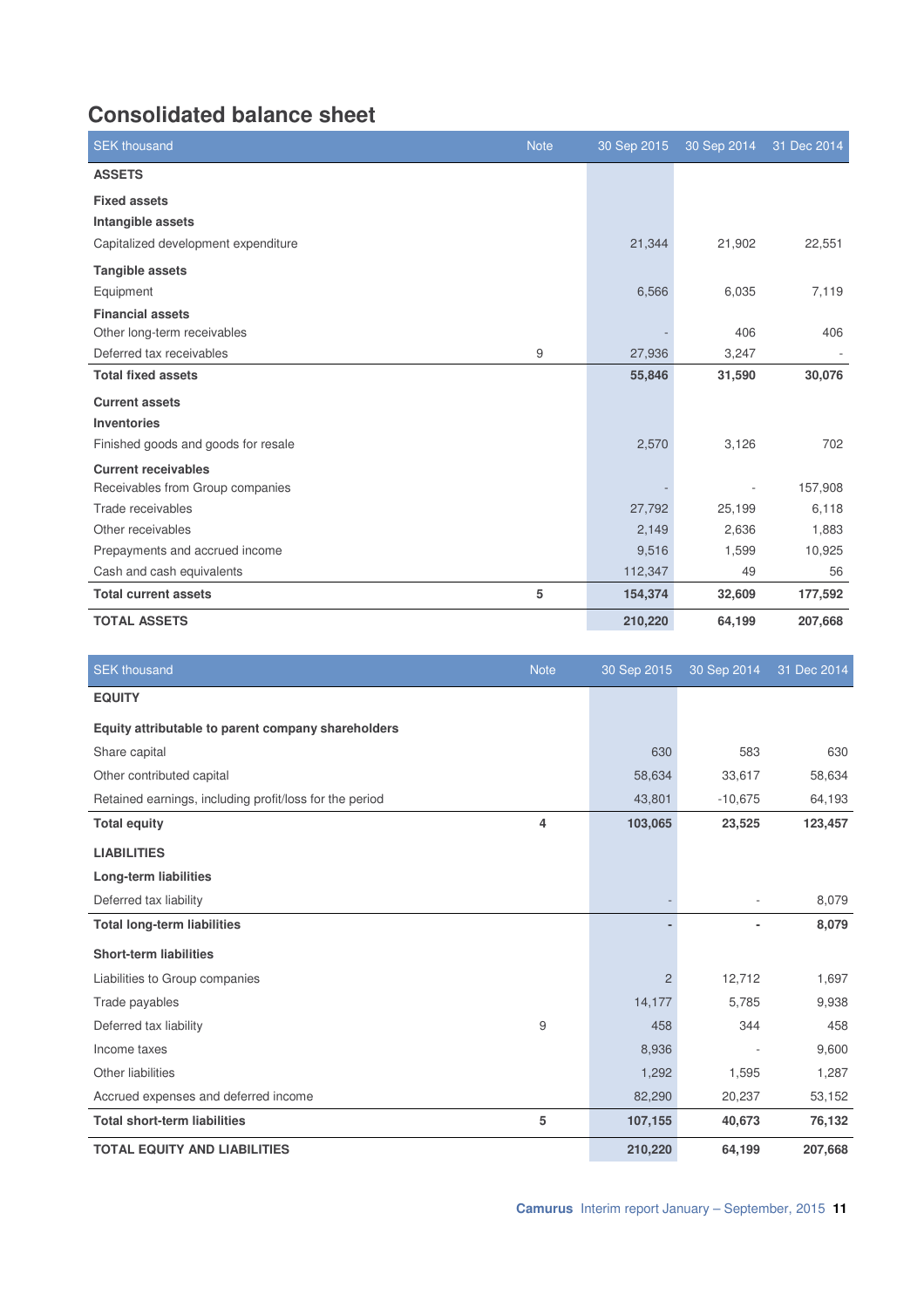# **Consolidated statement of changes in equity**

| <b>SEK thousand</b>                                            | <b>Note</b>    | Share capital | Other contributed<br>capital | Retained earnings,<br>including profit/loss<br>for the period | Total<br>equity |
|----------------------------------------------------------------|----------------|---------------|------------------------------|---------------------------------------------------------------|-----------------|
| Opening balance at 1 January, 2014                             |                | 583           | 33,617                       | 15,847                                                        | 50,047          |
| Profit/loss for the period and comprehensive income            |                |               |                              | $-26,522$                                                     | $-26,522$       |
| Closing balance at 30 September 2014                           |                | 583           | 33,617                       | $-10,675$                                                     | 23,525          |
|                                                                |                |               |                              |                                                               |                 |
| Opening balance at 1 January, 2014                             |                | 583           | 33.617                       | 15.847                                                        | 50,047          |
| Profit/loss for the period and comprehensive income            |                |               |                              | 48.346                                                        | 48,346          |
| <b>Transactions with shareholders</b>                          |                |               |                              |                                                               |                 |
| New share issue                                                |                | 47            | 25,017                       |                                                               | 25,064          |
| Closing balance at 31 December, 2014                           |                | 630           | 58,634                       | 64,193                                                        | 123,457         |
|                                                                |                |               |                              |                                                               |                 |
| Opening balance at 1 January, 2015                             |                | 630           | 58,634                       | 64,193                                                        | 123,457         |
| Profit/loss for the period and comprehensive income            |                |               |                              | $-127,692$                                                    | $-127,692$      |
| <b>Transactions with shareholders</b>                          |                |               |                              |                                                               |                 |
| Ongoing share bonus program for personnel and Board<br>members | $\overline{7}$ |               |                              | 107,300                                                       | 107,300         |
| Closing balance at 30 September 2015                           |                | 630           | 58,634                       | 43,801                                                        | 103,065         |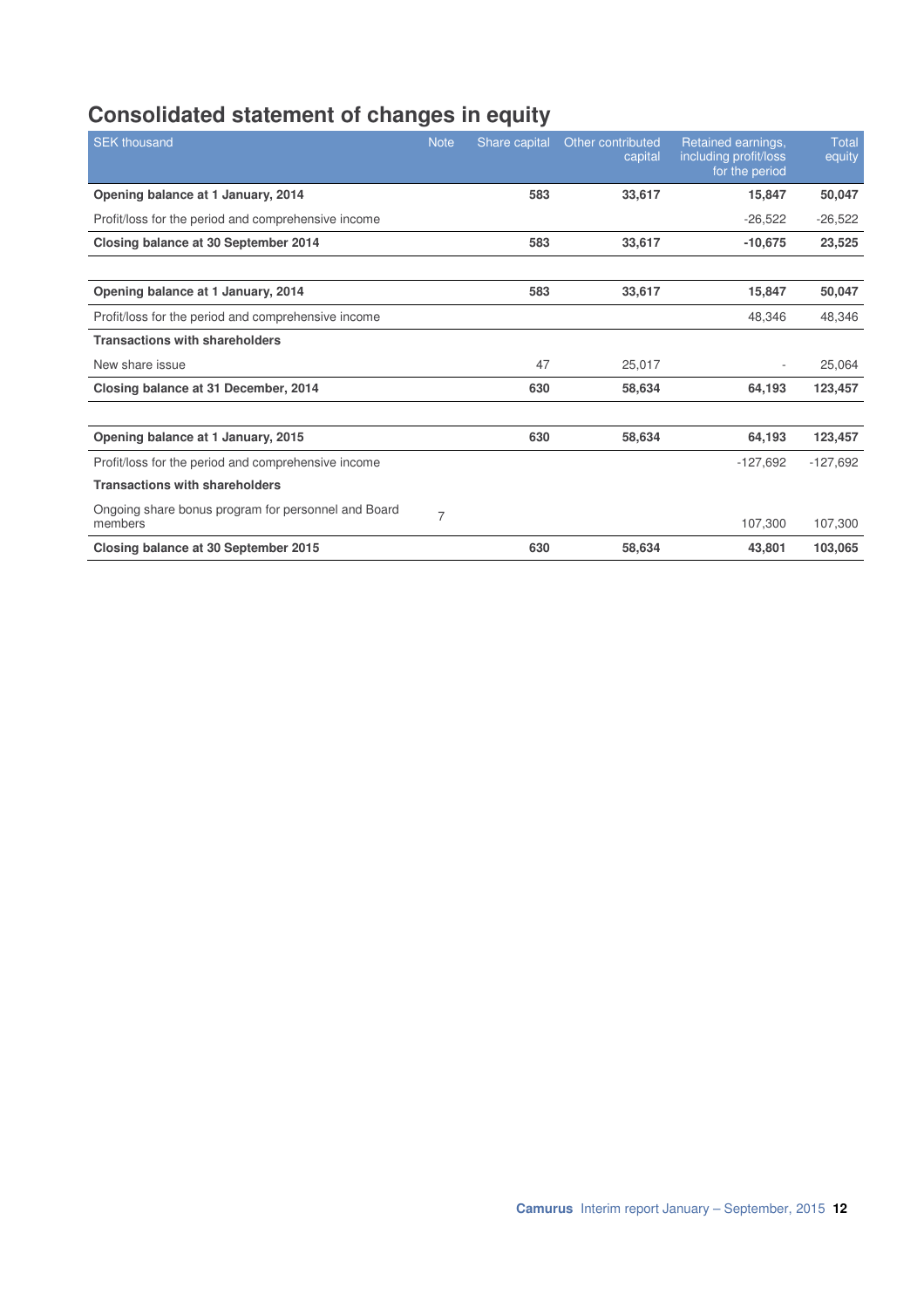# **Consolidated statement of cash flow**

| <b>SEK thousand</b>                                      | <b>Note</b> | 2015         | 2014      | 2015       | 2014      | 2014      |
|----------------------------------------------------------|-------------|--------------|-----------|------------|-----------|-----------|
|                                                          |             | July-Sep     | July-Sep  | Jan-Sep    | Jan-Sep   | Jan-Dec   |
| <b>Operating activities</b>                              |             |              |           |            |           |           |
| Operating profit/loss before financial items             |             | $-29,149$    | $-1,937$  | $-163,688$ | $-34,287$ | 62,319    |
| Adjustments for non-cash items                           | 8           | 19,886       | 333       | 109,888    | 914       | 1,427     |
| Interest received                                        |             | $\mathbf{1}$ | 4         | 1          | 393       | 394       |
| Interest paid                                            |             | $-4$         | $-59$     | $-21$      | $-108$    | $-170$    |
| Income taxes paid                                        |             | $-212$       | $-184$    | $-664$     | $-552$    | 37        |
|                                                          |             | $-9,478$     | $-1,843$  | $-54,484$  | $-33,640$ | 64,007    |
| Increase/decrease in inventories                         |             | $-870$       | $-116$    | $-1,868$   | 562       | 2,986     |
| Increase/decrease in trade receivables                   |             | $-16,381$    | $-16,790$ | $-21,673$  | $-17,408$ | 1,672     |
| Increase/decrease in other current receivables           |             | $-491$       | $-374$    | 1,143      | 1,521     | $-8,278$  |
| Increase/decrease in trade payables                      |             | 1,821        | 1,898     | 4,239      | $-1,982$  | 2,169     |
| Increase/decrease in other current operating liabilities |             | 1,427        | $-7,142$  | 27,448     | $-26,275$ | 6,873     |
| Cash flow from changes in working capital                |             | $-14,494$    | $-22,524$ | 9,289      | $-43,582$ | 5,422     |
| Cash flow from operating activities                      |             | $-23,972$    | $-24,367$ | $-45, 195$ | -77,222   | 69,429    |
|                                                          |             |              |           |            |           |           |
| Investing activities                                     |             |              |           |            |           |           |
| Acquisition of intangible assets                         |             |              | $-603$    | $-355$     | $-1,179$  | $-1,828$  |
| Acquisition of tangible assets                           |             | $-363$       | -436      | -473       | $-3,775$  | $-5,370$  |
| Divestment/amortization of other financial assets        |             | 406          |           | 406        |           |           |
| Increase/decrease in current financial investments       |             | $\mathbf 0$  | 13,860    | 157,908    | 70,664    | $-87,244$ |
| Cash flow from investing activities                      |             | 43           | 12,821    | 157,486    | 65,710    | $-94,442$ |
|                                                          |             |              |           |            |           |           |
| <b>Financing activities</b>                              |             |              |           |            |           |           |
| Increase/decrease in current financial liabilities       |             |              | 11,556    |            | 11,556    |           |
| New share issue                                          |             |              |           |            |           | 25,064    |
| Cash flow from financing activities                      |             |              | 11,556    |            | 11,556    | 25,064    |
|                                                          |             |              |           |            |           |           |
| Net cash flow for the period                             |             | $-23,929$    | 10        | 112,291    | 44        | 51        |
| Cash and cash equivalents at beginning of period         |             | 136,276      | 39        | 56         | 5         | 5         |
| Cash and cash equivalents at end of period               |             | 112,347      | 49        | 112,347    | 49        | 56        |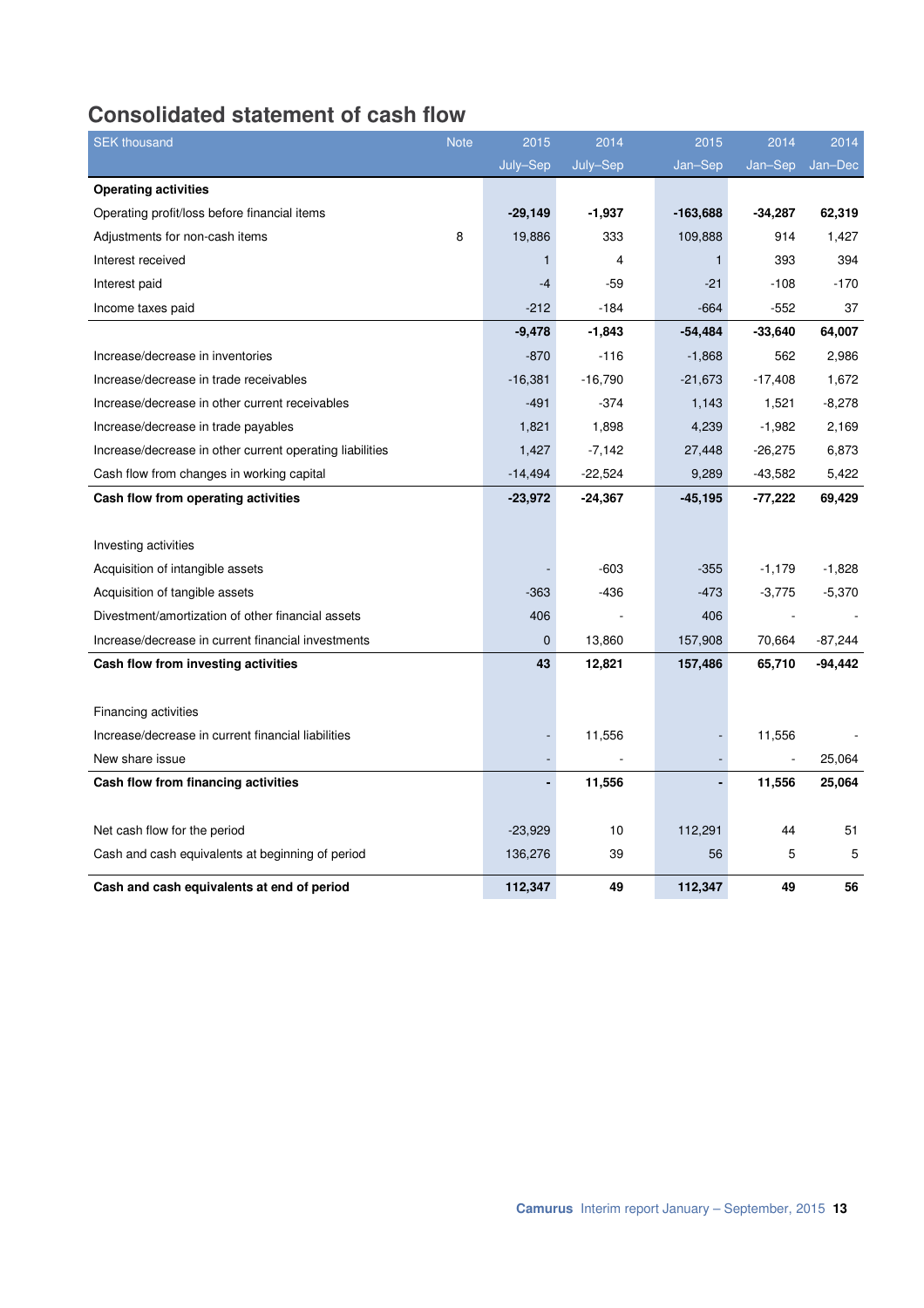# **Key figures**

| Key figures                                     | 2015<br>$July - Sep$ | 2014<br>July-Sep | 2015<br>Jan-Sep | 2014<br>Jan-Sep | 2014<br>Jan-Dec |
|-------------------------------------------------|----------------------|------------------|-----------------|-----------------|-----------------|
| Average number of shares, before dilution       | 6,302,140            | 5,835,310        | 6,302,140       | 5,835,310       | 5,864,727       |
| Average number of shares, after dilution        | 6,771,458            | 6,302,140        | 6,458,579       | 6,302,140       | 6,302,140       |
| Earnings per share before dilution, SEK         | $-3.61$              | $-0.27$          | $-20.26$        | $-4.55$         | 8.24            |
| Earnings per share after dilution, SEK          | $-3.61$              | $-0.27$          | $-20.26$        | $-4.55$         | 7.67            |
| Equity per share before dilution, SEK           | 16.35                | 4.03             | 16.35           | 4.03            | 19.59           |
| Equity per share after dilution, SEK            | 15.19                | 3.73             | 15.19           | 3.73            | 19.59           |
| Number of employees at end of period            | 48                   | 39               | 48              | 39              | 43              |
| Number of employees in R&D at end of period     | 35                   | 28               | 35              | 28              | 28              |
| Equity, SEK thousand                            | 103,065              | 23,525           | 103,065         | 23,525          | 123,457         |
| Equity ratio in Group, %                        | 49%                  | 37%              | 49%             | 37%             | 59%             |
| R&D costs as a percentage of operating expenses | 86%                  | 75%              | 78%             | 76%             | 77%             |

# **Definition of key figures**

| Equity ratio, %                                 | Equity divided by total capital                                                                                                                                    |
|-------------------------------------------------|--------------------------------------------------------------------------------------------------------------------------------------------------------------------|
| Average number of shares, before dilution       | Average number of shares before adjustment for the dilution effect of new<br>shares                                                                                |
| Average number of shares, after dilution        | Average number of shares adjusted for the dilution effect of new shares                                                                                            |
| Earnings per share before dilution, SEK         | Profit/loss divided by the average number of shares outstanding before<br>dilution                                                                                 |
| Earnings per share after dilution, SEK          | Profit/loss divided by the average number of shares outstanding after dilution                                                                                     |
| Equity per share before dilution                | Equity divided by the number of shares at the end of the period before dilution                                                                                    |
| Equity per share after dilution                 | Equity divided by the number of shares at the end of the period after dilution                                                                                     |
| R&D costs as a percentage of operating expenses | Research and development costs divided by operating expenses (marketing<br>and distribution costs, administrative expenses and research and<br>development costs). |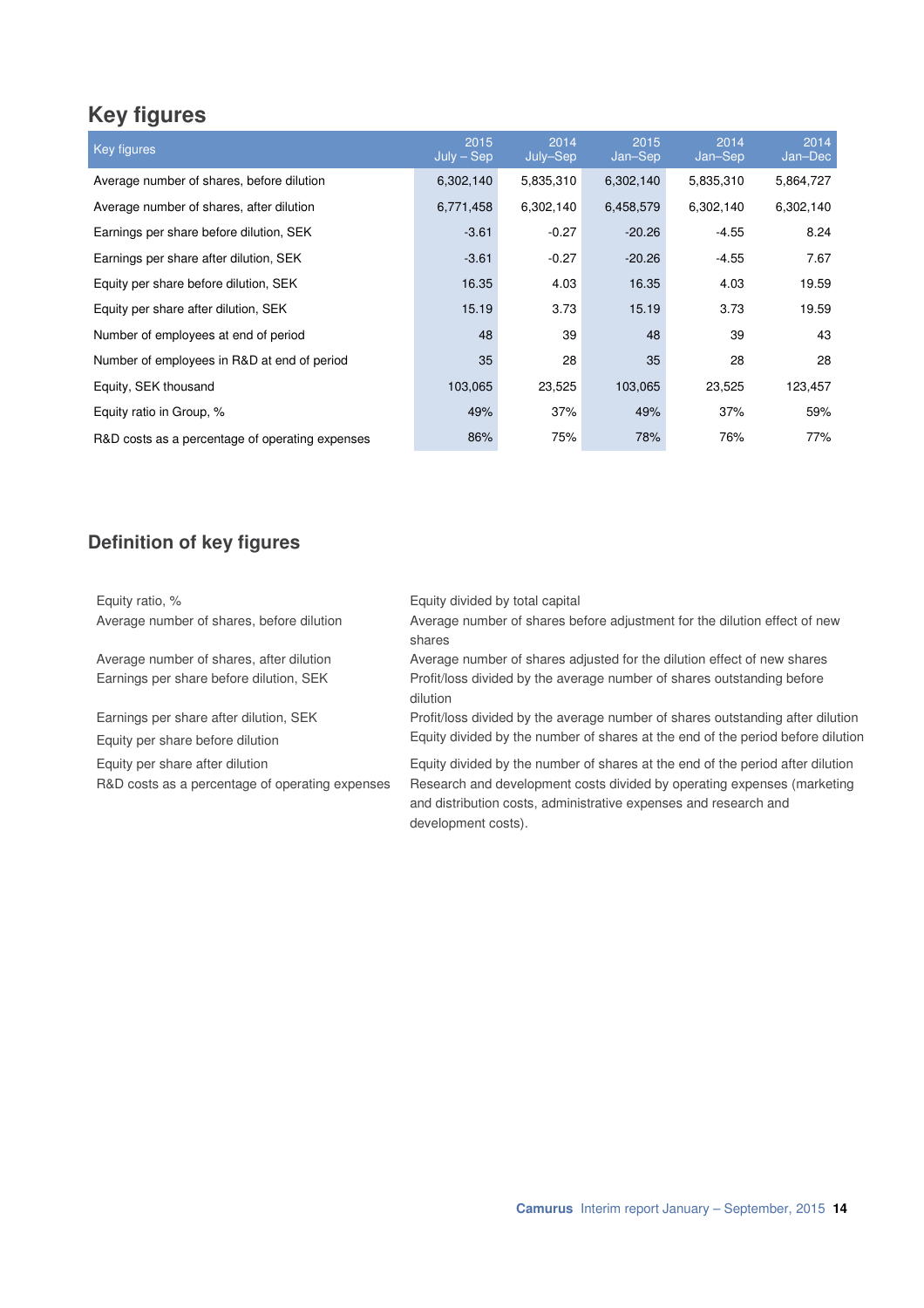# **Income statement – parent company**

| <b>SEK thousand</b>                                        |                | 2015         | 2014                     | 2015       | 2014      | 2014       |
|------------------------------------------------------------|----------------|--------------|--------------------------|------------|-----------|------------|
|                                                            | <b>Note</b>    | July-Sep     | July-Sep                 | Jan-Sep    | Jan-Sep   | Jan-Dec    |
|                                                            |                |              |                          |            |           |            |
| Net sales                                                  |                | 37,232       | 33,964                   | 118,459    | 63,143    | 207,982    |
| Cost of goods sold                                         |                | $-131$       | 98                       | $-132$     | $-467$    | $-525$     |
| <b>Gross profit</b>                                        |                | 37,101       | 34,062                   | 118,327    | 62,676    | 207,457    |
|                                                            |                |              |                          |            |           |            |
| Marketing and distribution costs                           |                | $-5,255$     | 2,583                    | $-12,425$  | $-1,125$  | $-11,402$  |
| Administrative expenses                                    |                | $-925$       | $-5,870$                 | $-18,712$  | $-15,928$ | $-22,087$  |
| Research and development costs                             |                | $-37,741$    | $-31,350$                | $-110,731$ | $-78,564$ | $-114,250$ |
| Other operating income                                     |                | 267          | 10                       | 41         | 40        | 2,481      |
| Other operating expenses                                   |                |              | $-1,567$                 | $-904$     | $-1,521$  |            |
| Operating profit/loss before items affecting comparability |                | $-6,553$     | $-2,132$                 | $-24,404$  | $-34,422$ | 62,199     |
|                                                            |                |              |                          |            |           |            |
| Items affecting comparability                              | $\overline{7}$ | $-22,075$    |                          | $-138,075$ |           |            |
| <b>Operating profit/loss</b>                               |                | $-28,628$    | $-2,132$                 | $-162,479$ | $-34,422$ | 62,199     |
|                                                            |                |              |                          |            |           |            |
| Profit/loss from interests in Group companies              |                |              | $\overline{\phantom{a}}$ |            |           | $-1,697$   |
| Interest income and similar items                          |                | $\mathbf{1}$ | $\overline{4}$           |            | 393       | 394        |
| Interest expense and similar items                         |                | $-4$         | $-55$                    | $-21$      | $-82$     | $-140$     |
| Profit/loss after financial items                          |                | $-28,631$    | $-2,183$                 | $-162,499$ | $-34,111$ | 60,756     |
|                                                            |                |              |                          |            |           |            |
| Appropriations                                             |                |              |                          |            |           | $-16,348$  |
| Profit/loss before tax                                     |                | $-28,631$    | $-2,183$                 | $-162,499$ | $-34,111$ | 44,408     |
|                                                            |                |              |                          |            |           |            |
| Tax on profit for the period                               |                | 6,299        | 480                      | 35,750     | 7,504     | $-10,198$  |
| Profit/loss for the period                                 |                | $-22,332$    | $-1,703$                 | $-126,749$ | $-26,607$ | 34,210     |

Total comprehensive income is the same as profit/loss for the period, as the parent company contains no items that are recognized under other comprehensive income.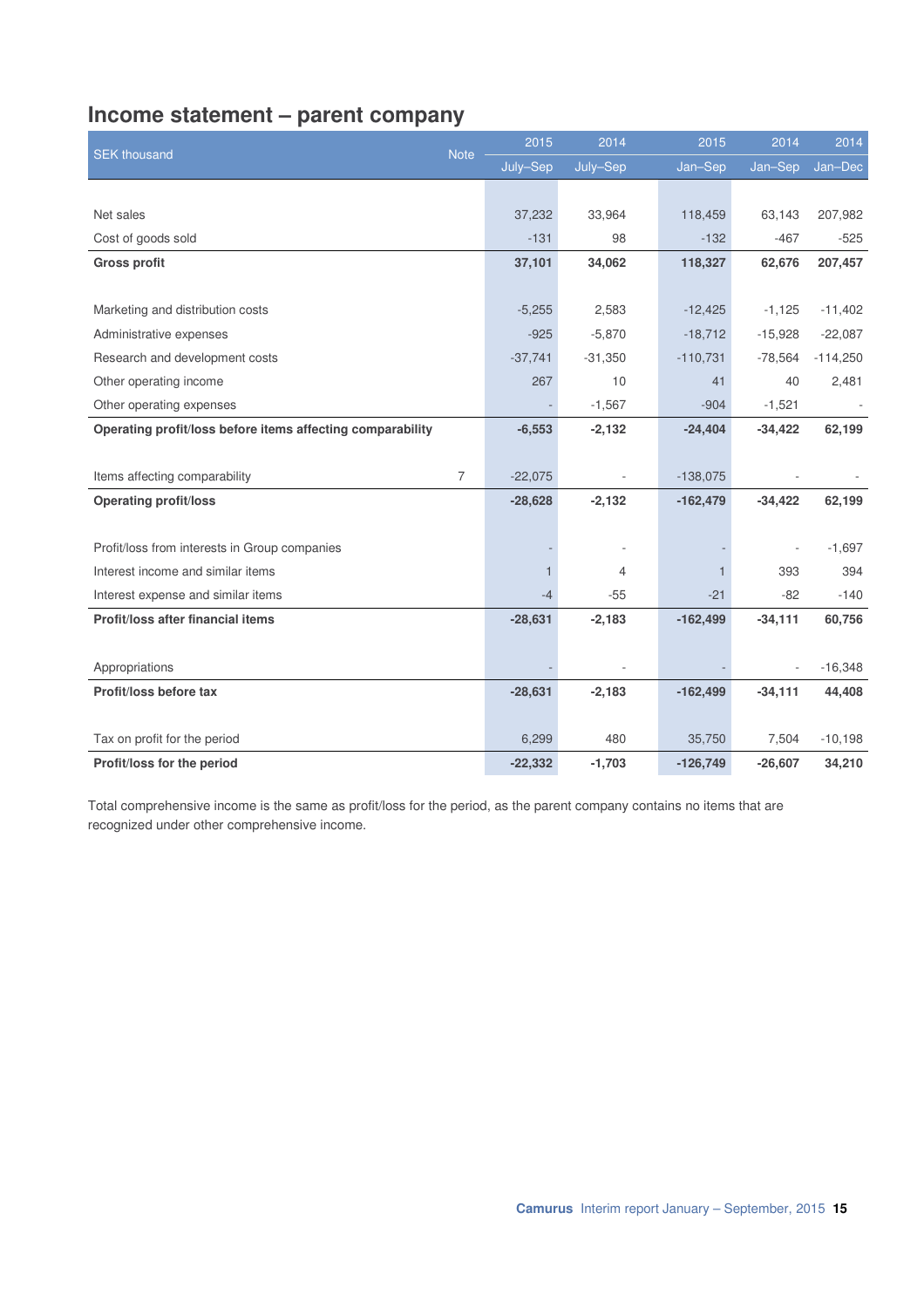# **Balance sheet - parent company**

| <b>SEK thousand</b><br><b>Note</b>                                         | 30 Sep 2015     | 30 Sep 2014      | 31 Dec 2014      |
|----------------------------------------------------------------------------|-----------------|------------------|------------------|
| <b>ASSETS</b>                                                              |                 |                  |                  |
| <b>Fixed assets</b>                                                        |                 |                  |                  |
| <b>Tangible assets</b>                                                     |                 |                  |                  |
| Equipment                                                                  | 6,566           | 6,009            | 7,119            |
| <b>Financial assets</b>                                                    |                 |                  |                  |
| Interests in Group companies                                               | 573             | 673              | 573              |
| Deferred tax assets                                                        | 35,988          | 7,703            | 238              |
| <b>Total fixed assets</b>                                                  | 43,127          | 14,385           | 7,930            |
| <b>Current assets</b>                                                      |                 |                  |                  |
| <b>Inventories</b>                                                         |                 |                  |                  |
| Finished goods and goods for resale                                        | 2,570           | 2,595            | 702              |
|                                                                            |                 |                  |                  |
| <b>Current receivables</b>                                                 |                 |                  |                  |
| Receivables from parent company                                            |                 |                  | 157,908          |
| Trade receivables<br>Other receivables                                     | 27,792<br>2,150 | 25,171<br>2,590  | 6,118            |
|                                                                            | 9,516           |                  | 1,884            |
| Prepayments and accrued income                                             |                 | 1,561            | 10,925           |
| <b>Total current receivables</b>                                           | 39,458          | 29,322           | 176,835          |
| <b>Cash and bank deposits</b>                                              | 112,347         | 49               | 56               |
| <b>Total current assets</b>                                                | 154,375         | 31,966           | 177,593          |
|                                                                            |                 |                  |                  |
| <b>TOTAL ASSETS</b>                                                        | 197,502         | 46,351           | 185,523          |
| <b>SEK thousand</b><br><b>Note</b>                                         | 30 Sep 2015     | 30 Sep 2014      | 31 Dec 2014      |
| <b>EQUITY AND LIABILITIES</b>                                              |                 |                  |                  |
|                                                                            |                 |                  |                  |
| <b>Equity</b>                                                              |                 |                  |                  |
| <b>Restricted equity</b>                                                   |                 |                  |                  |
| Share capital (6,302,140 and 5,835,310 shares respectively)                | 630             | 583              | 583              |
| Ongoing new share issue (0 and 466,830 shares respectively)                |                 |                  | 47               |
| Statutory reserve                                                          | 11,327          | 11,327           | 11,327           |
| <b>Total restricted equity</b>                                             | 11,957          | 11,910           | 11,957           |
|                                                                            |                 |                  |                  |
| <b>Unrestricted equity</b><br>Retained earnings                            | 162,673         | 21,164           | 21,164           |
| Share premium reserve                                                      | 25,017          |                  |                  |
| Profit/loss for the period                                                 | $-126,749$      | $-26,607$        | 25,017<br>34,210 |
| <b>Total unrestricted equity</b>                                           | 60,941          | $-5,443$         | 80,391           |
|                                                                            |                 |                  |                  |
| <b>Total equity</b>                                                        | 72,898          | 6,467            | 92,348           |
| <b>Untaxed reserves</b>                                                    |                 |                  |                  |
| Depreciation/amortization in excess of plan                                | 1,825           | 986              | 1,825            |
| Tax allocation reserve                                                     | 15,510          |                  | 15,510           |
| <b>Long-term liabilities</b>                                               |                 |                  |                  |
| Liability to subsidiaries                                                  | 572             | 166              | 166              |
| <b>Short-term liabilities</b>                                              |                 |                  |                  |
| Liabilities to Group companies                                             | 2               | 11,269           | 1,697            |
| Trade payables                                                             | 14,177          | 5,681            | 9,938            |
| Current tax liability                                                      | 8,936           |                  | 9,600            |
| Other liabilities                                                          | 1,292           | 1,595            | 1,287            |
| Accrued expenses and deferred income                                       | 82,290          | 20,187           | 53,152           |
| <b>Total short-term liabilities</b><br><b>TOTAL EQUITY AND LIABILITIES</b> | 106,697         | 38,732<br>46,351 | 75,674           |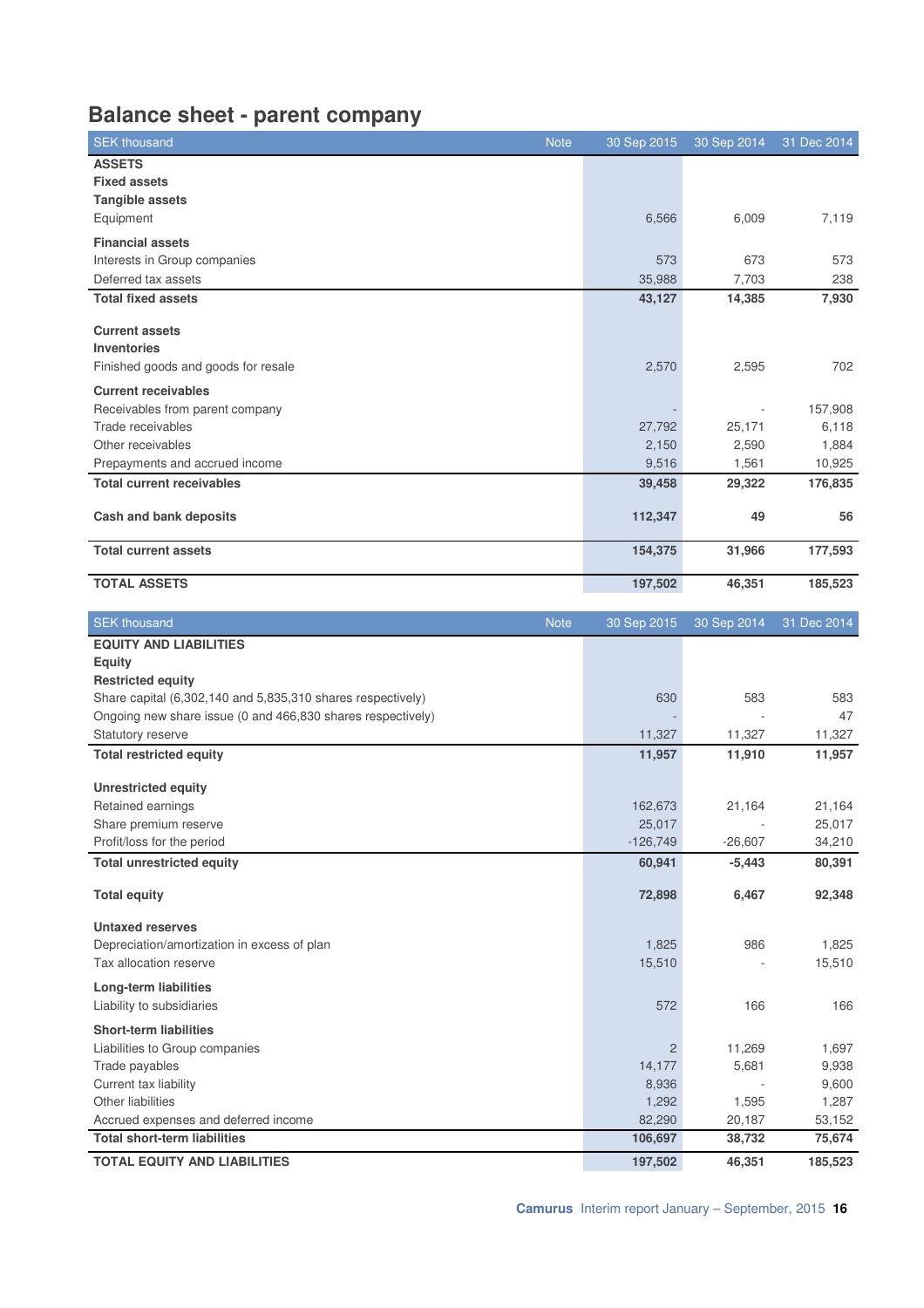# **Notes**

#### **Note 1 General information**

Camurus AB, Corp. ID no. 556667-9105 is the parent company of the Camurus Group. Up until 7 October 2015, Camurus AB's registered offices were in Malmö, Sweden. The company is now based in Lund, Sweden, at Ideon Science Park, 223 70 Lund.

Camurus AB Group's interim report for the third quarter 2015 was approved for publication in accordance with a decision from the Board on 22 October, 2015.

All amounts are stated in SEK thousand, unless otherwise indicated. Figures in brackets refer to the year-earlier period.

#### **Note 2 Summary of key accounting policies**

The consolidated financial statements for the Camurus AB Group ('Camurus') have been prepared in accordance with International Financial Reporting Standards (IFRS) as adopted by the EU, as well as the Swedish Financial Reporting Board's Recommendation RFR 1 Supplementary Accounting Rules for Groups, and the Swedish Annual Accounts Act. This interim report has been drawn up in accordance with IAS 34, Interim Financial Reporting, the Swedish Annual Accounts Act and RFR 1 Supplementary Accounting Rules for Groups.

The parent company statements have been prepared in accordance with the Annual Accounts Act and recommendation RFR 2 Accounting for legal entities from the Swedish Financial Reporting Board. The application of RFR 2 means that the parent company in the interim report for the legal entity shall apply all EU-approved IFRS standards and statements as far as possible within the framework of the Annual Accounts Act, the Pension Obligations Vesting Act (Tryggandelagen) and taking into consideration the relationship between accounting and taxation.

The parent company's accounting policies are the same as for the Group, unless otherwise stated in Note 2.2.

The most important accounting policies that are applied in the preparation of these consolidated financial statements are detailed below.

#### **2.1 Basis of preparation of reports**

#### **2.1.1 Changes to accounting policies and disclosures**

New or revised IFRS standards that have come into force have not had any material impact on the Group.

#### **2.2 Parent company's accounting policies**

The parent company applies accounting policies that differ from those of the Group in the cases stated below.

#### **Internally generated intangible assets**

All expenses that relate to the development of internally generated intangible assets are recognized as expenses as they arise.

#### **Interests in subsidiaries**

Interests in subsidiaries are reported at cost, less any impairment losses. The cost includes acquisition-related expenses and any additional considerations.

When there is an indication that interests in subsidiaries have decreased in value, a calculation is made of the recoverable amount. If this amount is lower than the reported amount, an impairment is carried out. Impairment losses are recognized under the item "Profit/loss from interests in Group companies".

#### **Group contributions**

Group contributions paid by the parent company to subsidiaries and Group contributions received from subsidiaries by the parent company are recognized as appropriations.

#### **Financial instruments**

IAS 39 is not applied in the parent company and financial instruments are measured at cost.

#### **Share-based payment**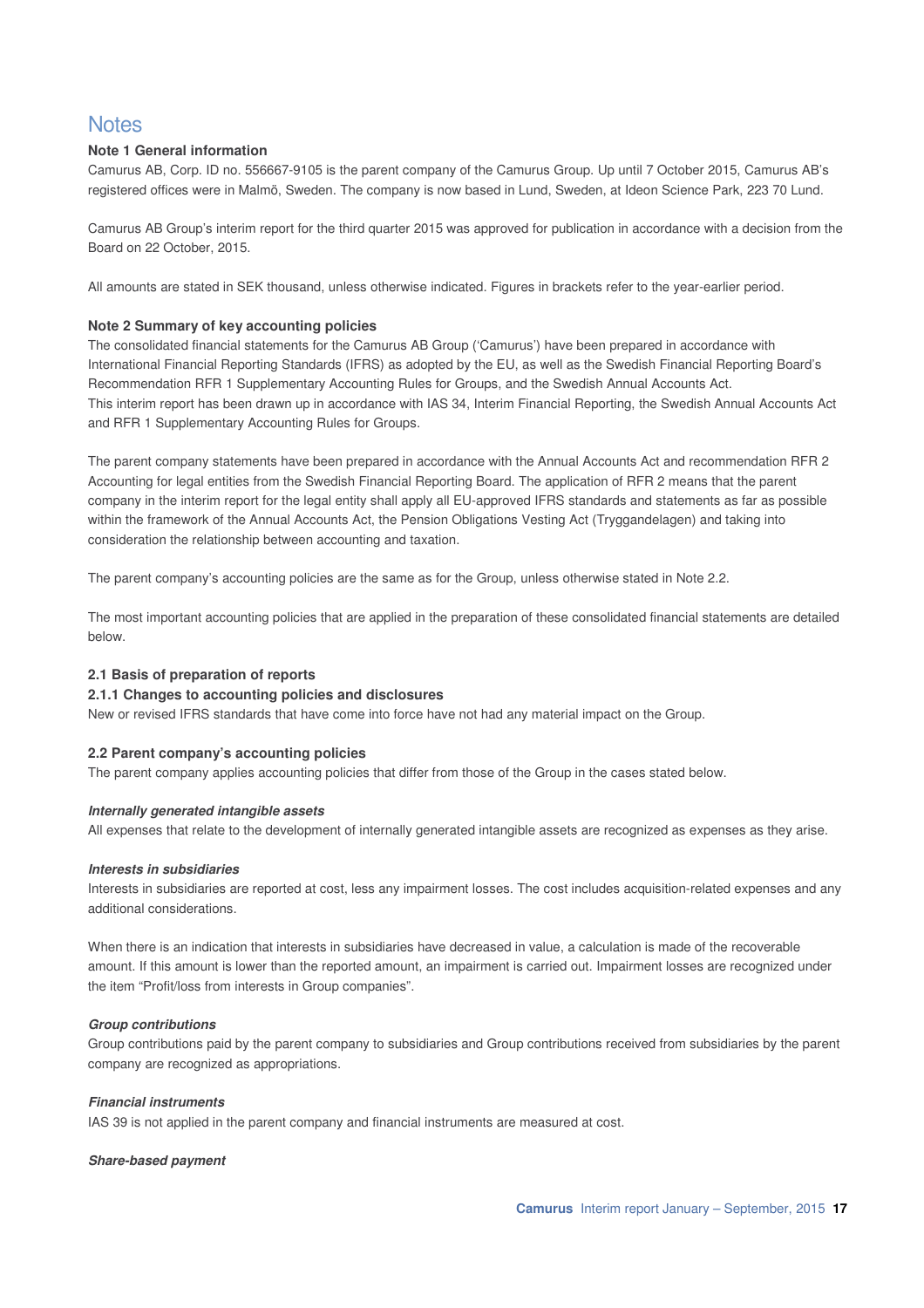The Group has a share-based bonus plan, in which payments are settled in the form of shares, and where the company receives services from employees as remuneration for the Group's equity instruments (shares). The fair value of the service entitling the employee to allocation is expensed. The total amount that is to be expensed is based on the fair value of the shares allotted, excluding the effect of service conditions and non-market-based vesting conditions.

At the end of each reporting period, the Group reviews its assessments of the number of shares expected to be earned, based on the non-market-based vesting conditions and service conditions. Any deviation from the original assessments brought about by the review is recognized in the income statement and corresponding adjustments are made against equity.

Once the bonus shares have been exercised, the company issues new shares. Payments received, less any directly attributable transaction expenses, are credited to the share capital (quota value) and other contributed capital.

The social security contributions arising on the allocation of the shares are treated as an integral part of the allocation, and the cost is treated as a cash-settled share-based payment.

#### **Note 3 Segment information**

Company management have established that the Group as a whole constitutes one segment based on the information managed by the CEO, in consultation with the Board, and which is used as a basis for allocating resources and evaluating results.

#### **Group-wide information**

To follow is a breakdown of revenues from all products and services:

|                                                 | 2015<br>July-Sep | 2014<br>July-Sep | 2015<br>Jan-Sep | 2014<br>Jan-Sep |
|-------------------------------------------------|------------------|------------------|-----------------|-----------------|
| Sales of development-related goods and services | 15.825           | 6,641            | 67,986          | 18,870          |
| Milestone payments                              | 21,050           | 18,025           | 42,700          | 18,025          |
| Licensing revenues                              | 180              | 9,041            | 7,193           | 24,030          |
| Other                                           | 177              | 285              | 580             | 2,405           |
| Total                                           | 37,232           | 33,992           | 118,459         | 63,330          |

Revenues from external customers is allocated by country, based on where the customers are located:

|                          | 2015<br>July-Sep | 2014<br>July-Sep | 2015<br>Jan-Sep | 2014<br>Jan-Sep |
|--------------------------|------------------|------------------|-----------------|-----------------|
| Europe                   | 26,544           | 32,179           | 95,761          | 59,241          |
| (of which Sweden)        | (196)            | (11)             | (1,906)         | (26)            |
| North America            | 10,666           | 1,811            | 15,639          | 3,910           |
| Other geographical areas | 21               | 2                | 7,058           | 179             |
| Total                    | 37,232           | 33,992           | 118,459         | 63,330          |

Revenue of approximately SEK 26.0 million (32.1) relates to a single external customer.

All fixed assets are located in Sweden.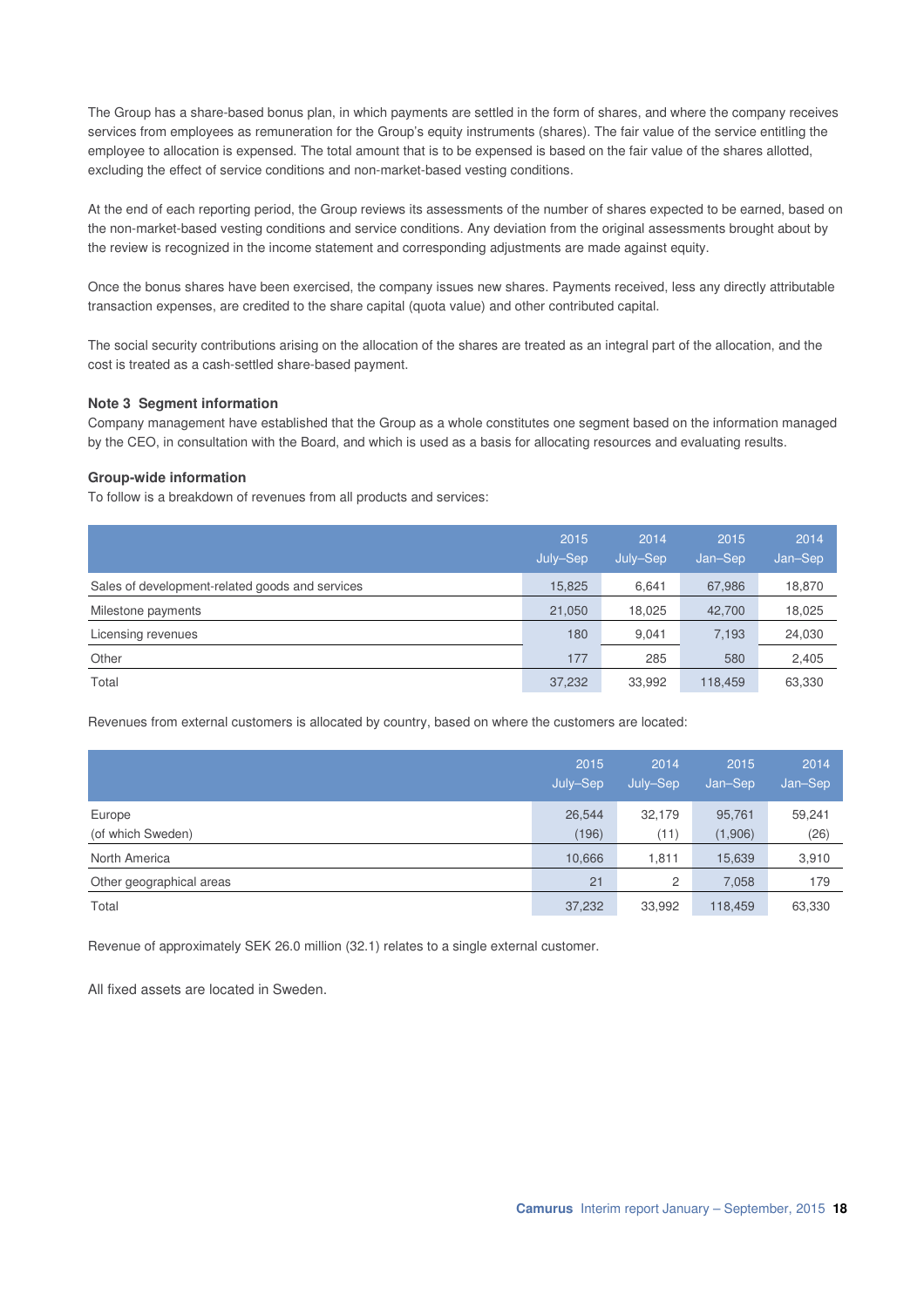# **Note 4 Earnings per share**

### **(a) Before dilution**

Earnings per share before dilution is calculated by dividing the profit or loss attributable to shareholders of the parent company by a weighted average number of ordinary shares outstanding during the period. During the period, no shares held as treasury shares by the parent company have been repurchased.

|                                                                    | 2015      | 2014     | 2015       | 2014      |
|--------------------------------------------------------------------|-----------|----------|------------|-----------|
|                                                                    | July-Sep  | July–Sep | Jan-Sep    | Jan-Sep   |
| Profit/loss attributable to parent company shareholders            | $-22.739$ | $-1.554$ | $-127.692$ | $-26.522$ |
| Total                                                              | $-22.739$ | $-1.554$ | -127.692   | $-26.522$ |
| Weighted average number of ordinary shares outstanding (thousands) | 6.302     | 5.835    | 6.302      | 5,835     |

#### **(b) After dilution**

In order to calculate earnings per share, the number of existing ordinary shares is adjusted for the dilutive effect of the weighted average number of outstanding ordinary shares. The parent company has one category of ordinary shares with anticipated dilution effect in the form of warrants. For warrants, a calculation is made of the number of shares that could have been purchased at fair value (calculated as the average market price for the year for the parent company's shares), at an amount corresponding to the monetary value of the subscription rights linked to outstanding warrants. The number of shares calculated as above is compared to the number of shares that would have been issued assuming the warrants are exercised.

|                                                                                                                 | 2015<br>July-Sep         | 2014<br>July-Sep | 2015<br>Jan-Sep | 2014<br>Jan-Sep |
|-----------------------------------------------------------------------------------------------------------------|--------------------------|------------------|-----------------|-----------------|
| Profit/loss attributable to parent company shareholders                                                         | $-22,739$                | $-1.554$         | $-127,692$      | $-26,522$       |
| Total                                                                                                           | $-22,739$                | $-1.554$         | $-127.692$      | $-26,522$       |
| Weighted average number of ordinary shares outstanding (thousands)                                              | 6,302                    | 5.835            | 6.302           | 5,835           |
| Adjustments for:                                                                                                |                          |                  |                 |                 |
| Warrants (thousands)<br>٠                                                                                       | $\overline{\phantom{a}}$ | 467              |                 | 467             |
| Share bonus program Board of Directors and<br>٠<br>personnel                                                    | 434                      |                  | 145             |                 |
| Weighted average no. of ordinary shares used in calculation of earnings<br>per share after dilution (thousands) | 6,736                    | 6.302            | 6,447           | 6,302           |

#### **Note 5 Financial instruments – Fair value of financial assets and liabilities measured at amortized cost**

All of the Group's financial instruments that are measured at amortized cost are short-term and expire within one year. The fair value of these instruments is deemed to correspond to their reported amounts, since discounting effects are minimal.

| Carrying amount                | 30 Sep 2015    | 30 Sep 2014 |
|--------------------------------|----------------|-------------|
| <b>Loans and receivables</b>   |                |             |
| Trade receivables              | 27,792         | 25,199      |
| Other receivables              | $\overline{0}$ | $\Omega$    |
| Cash and cash equivalents      | 112,347        | 49          |
| <b>Total</b>                   | 140,139        | 25,248      |
| <b>Other liabilities</b>       |                |             |
| Other liabilities              |                |             |
| Other financial liabilities    |                |             |
| Liabilities to Group companies |                | 12,712      |
| Trade payables                 | 14,177         | 5,785       |
| Total                          | 14,177         | 18,497      |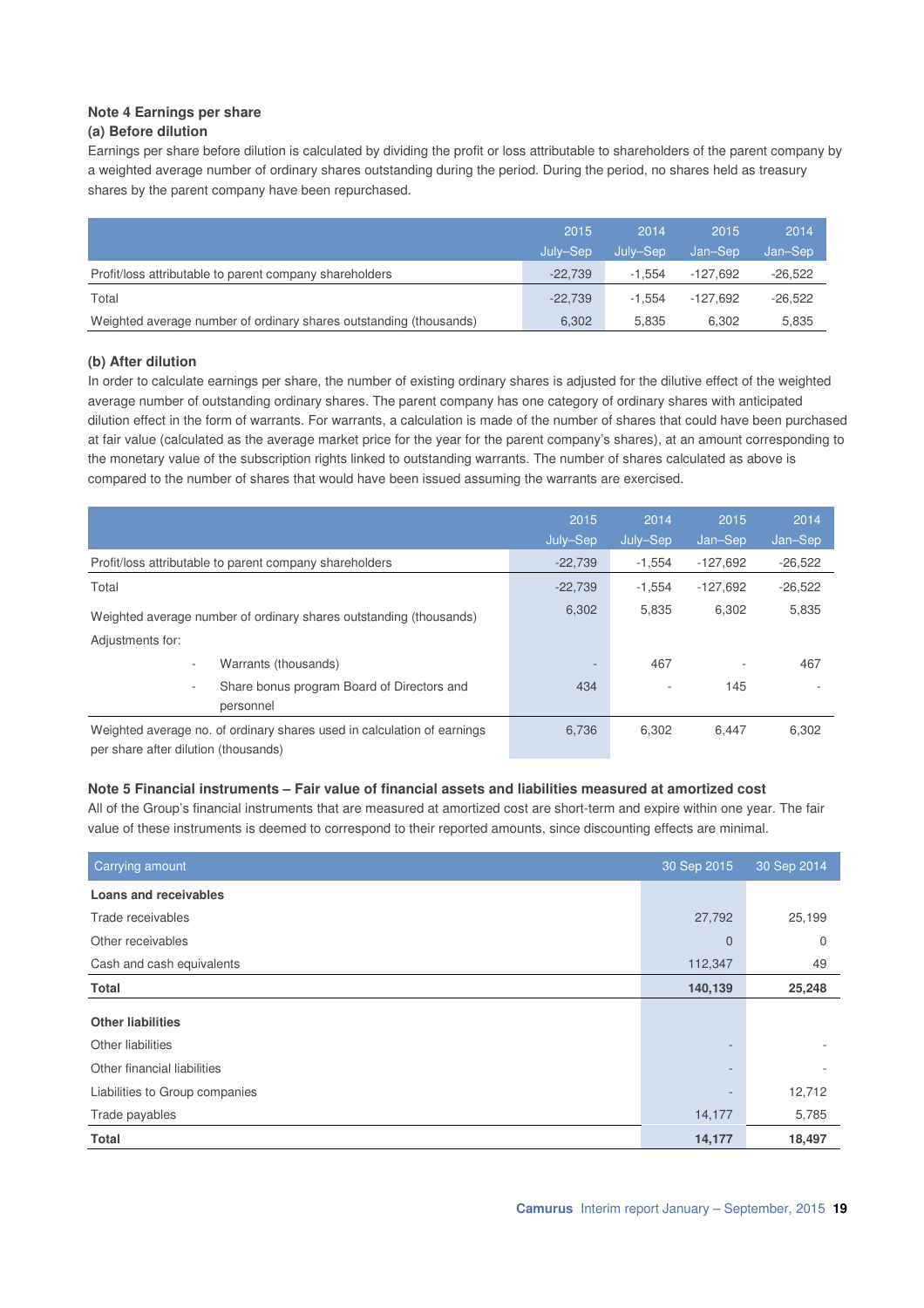#### **Note 6 Related party transactions**

Transactions with Sandberg Development AB have occurred regarding IT and HR support services. Pricing is done in accordance with allocation of costs in relation to utilization rate and on market terms.

At the end of the period the company had a liability to Sandberg Development AB regarding these services that amounted to SEK 0.0 million (0.3) MSEK. There were no other receivables or liabilities.

#### **Note 7 Items affecting comparability**

Camurus has a share-based bonus program whereby employees and Board members of Camurus, in the event of a public listing of the company's share, receive shares in the company on the listing date. The shares are received on payment of the share's quota value, i.e. essentially free of charge. Should an exit event occur involving the transfer of more than 90% of all shares in Camurus, employees and Board members are entitled to receive cash.

Up until 12 June 2015, when the bonus program was modified, the share bonus program was a cash bonus program in which settlement would be made in cash. Up until the point the program was modified, Camurus did not consider it likely that an exit event would occur, which is why no cost or liability regarding the bonus program was recognized from previously.

At each balance sheet date, Camurus assesses the likelihood of service and performance conditions being fulfilled. On 30 June 2015, Camurus deemed it likely for the first time that an exit event would occur via a public listing, which means that employees and members of the Board of Camurus will receive a share bonus in the form of shares in the company on the listing date. Since the bonus program was allocated to the employees in a previous accounting period, and is therefore already earned to a certain extent, earnings on 30 June 2015 have been charged with a retroactive cost of SEK 116.0 million, including social security contributions before tax, with a corresponding increase in equity of SEK 88.3 million and a social security liability of SEK 27.7 million. In the third quarter, earnings have been charged with a cost of SEK 22.1 million, including social security contributions before tax, with a corresponding increase in equity of SEK 19.9 million and a social security liability of SEK 3.1 million. The total cost of the bonus program charged to earnings at 30 September, 2015, amounts to SEK 107.7 million after tax.

In order to compensate for the social security costs arising net after tax, the company and principal shareholder Sandberg Development have entered into an agreement (conditional upon a public listing), in accordance with which the principal shareholder undertakes to subscribe to newly issued shares in Camurus at total issue proceeds corresponding to 78% of these costs, calculated based on the median of the price range in the offering submitted in connection with the public listing. Since the agreement is conditional upon a public listing, this undertaking on the part of the principal shareholder has not, in accordance with generally accepted accounting practices, been recognized as a receivable as of 30 September 2015.

Since the total cost is of an unusual nature, non-recurring, and significant in terms of the amount, the item will be recognized as an item affecting comparability in future financial reports.

To follow below is the consolidated income statement as it would have looked had the cost not been separated out. A reallocation of costs in the current period, primarily from administrative expenses to marketing and sales costs as well as research and development costs, means that the outcome in the third quarter and comparisons to previous periods will be misleading. If the outcome is adjusted for this reallocation, costs for the period (both for the third quarter and for the January– September period) for marketing and sales would have been SEK 1.2 million higher. If administrative expenses are adjusted correspondingly, these costs would have been SEK 25.6 million higher and research and development costs SEK 26.8 million lower.